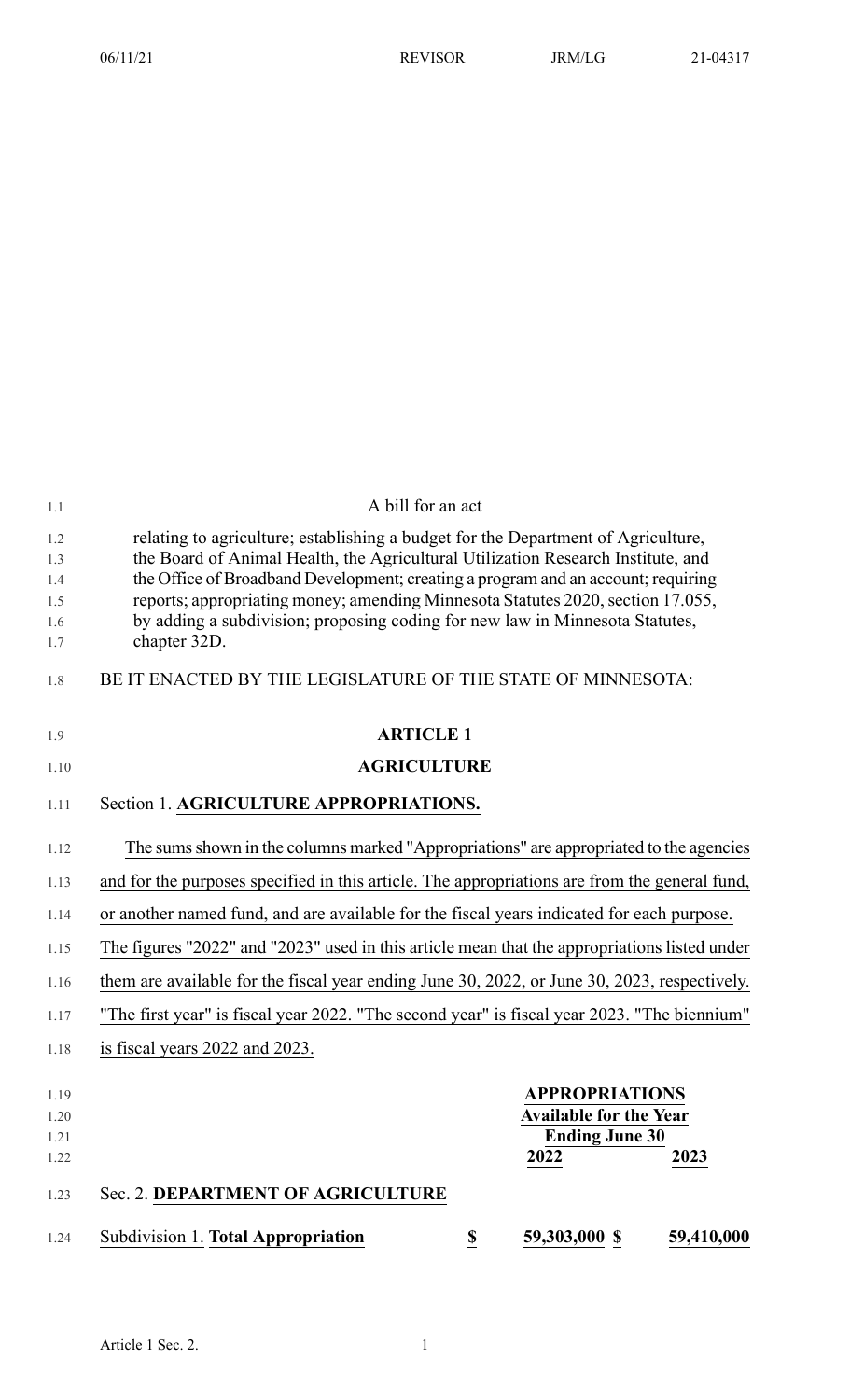| 2.1  |                                                  | Appropriations by Fund |            |
|------|--------------------------------------------------|------------------------|------------|
| 2.2  |                                                  | 2022                   | 2023       |
| 2.3  | General                                          | 58,904,000             | 59,011,000 |
| 2.4  | Remediation                                      | 399,000                | 399,000    |
| 2.5  | The amounts that may be spent for each           |                        |            |
| 2.6  | purpose are specified in the following           |                        |            |
| 2.7  | subdivisions.                                    |                        |            |
| 2.8  | <b>Subd. 2. Protection Services</b>              |                        |            |
| 2.9  |                                                  | Appropriations by Fund |            |
| 2.10 |                                                  | 2022                   | 2023       |
| 2.11 | General                                          | 19,384,000             | 19,610,000 |
| 2.12 | Remediation                                      | 399,000                | 399,000    |
| 2.13 | (a) $$399,000$ the first year and $$399,000$ the |                        |            |
| 2.14 | second year are from the remediation fund for    |                        |            |
| 2.15 | administrative funding for the voluntary         |                        |            |
| 2.16 | cleanup program.                                 |                        |            |
| 2.17 | (b) $$175,000$ the first year and $$175,000$ the |                        |            |
| 2.18 | second year are for compensation for             |                        |            |
| 2.19 | destroyed or crippled livestock under            |                        |            |
| 2.20 | Minnesota Statutes, section 3.737. The first     |                        |            |
| 2.21 | year appropriation may be spent to compensate    |                        |            |
| 2.22 | for livestock that were destroyed or crippled    |                        |            |
| 2.23 | during fiscal year 2021. If the amount in the    |                        |            |
| 2.24 | first year is insufficient, the amount in the    |                        |            |
| 2.25 | second year is available in the first year. The  |                        |            |
| 2.26 | commissioner may use up to \$5,000 each year     |                        |            |
| 2.27 | to reimburse expenses incurred by university     |                        |            |
| 2.28 | extension educators to provide fair market       |                        |            |
| 2.29 | values of destroyed or crippled livestock. If    |                        |            |
| 2.30 | the commissioner receives federal dollars to     |                        |            |
| 2.31 | pay claims for destroyed or crippled livestock,  |                        |            |
| 2.32 | an equivalent amount of this appropriation       |                        |            |
| 2.33 | may be used to reimburse nonlethal prevention    |                        |            |
| 2.34 | methods performed by federal wildlife services   |                        |            |
| 2.35 | staff.                                           |                        |            |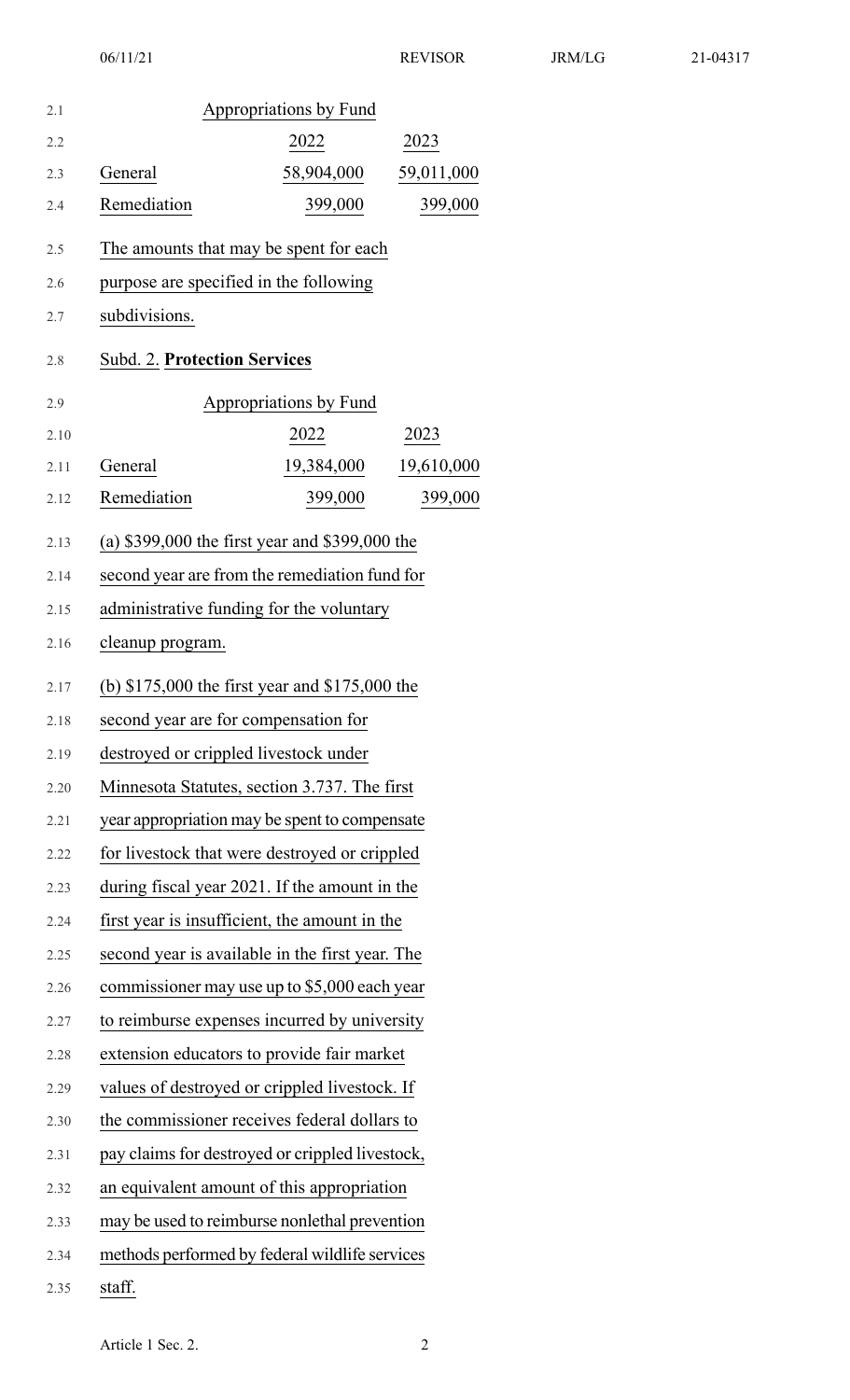| 3.1  | (c) $$155,000$ the first year and $$155,000$ the |
|------|--------------------------------------------------|
| 3.2  | second year are for compensation for crop        |
| 3.3  | damage under Minnesota Statutes, section         |
| 3.4  | 3.7371. If the amount in the first year is       |
| 3.5  | insufficient, the amount in the second year is   |
| 3.6  | available in the first year. The commissioner    |
| 3.7  | may use up to \$10,000 of the appropriation      |
| 3.8  | each year to reimburse expenses incurred by      |
| 3.9  | the commissioner or the commissioner's           |
| 3.10 | approved agent to investigate and resolve        |
| 3.11 | claims, as well as for costs associated with     |
| 3.12 | training for approved agents. The                |
| 3.13 | commissioner may use up to \$20,000 of the       |
| 3.14 | appropriation each year to make grants to        |
| 3.15 | producers for measures to protect stored crops   |
| 3.16 | from elk damage.                                 |
| 3.17 | If the commissioner determines that claims       |
| 3.18 | made under Minnesota Statutes, section 3.737     |
| 3.19 | or 3.7371, are unusually high, amounts           |
| 3.20 | appropriated for either program may be           |
| 3.21 | transferred to the appropriation for the other   |
| 3.22 | program.                                         |
| 3.23 | (d) $$225,000$ the first year and $$225,000$ the |
| 3.24 | second year are for additional funding for the   |
| 3.25 | noxious weed and invasive plant program.         |
| 3.26 | (e) \$50,000 the first year is for additional    |
| 3.27 | funding for the industrial hemp program for      |
| 3.28 | IT development. This is a onetime                |
| 3.29 | appropriation and is available until June 30,    |
| 3.30 | 2023.                                            |
| 3.31 | (f) $$110,000$ the first year and $$110,000$ the |
| 3.32 | second year are for additional meat and poultry  |
| 3.33 | inspection services. The commissioner is         |
| 3.34 | encouraged to seek inspection waivers,           |
|      |                                                  |

3.35 matching federal dollars, and offer more online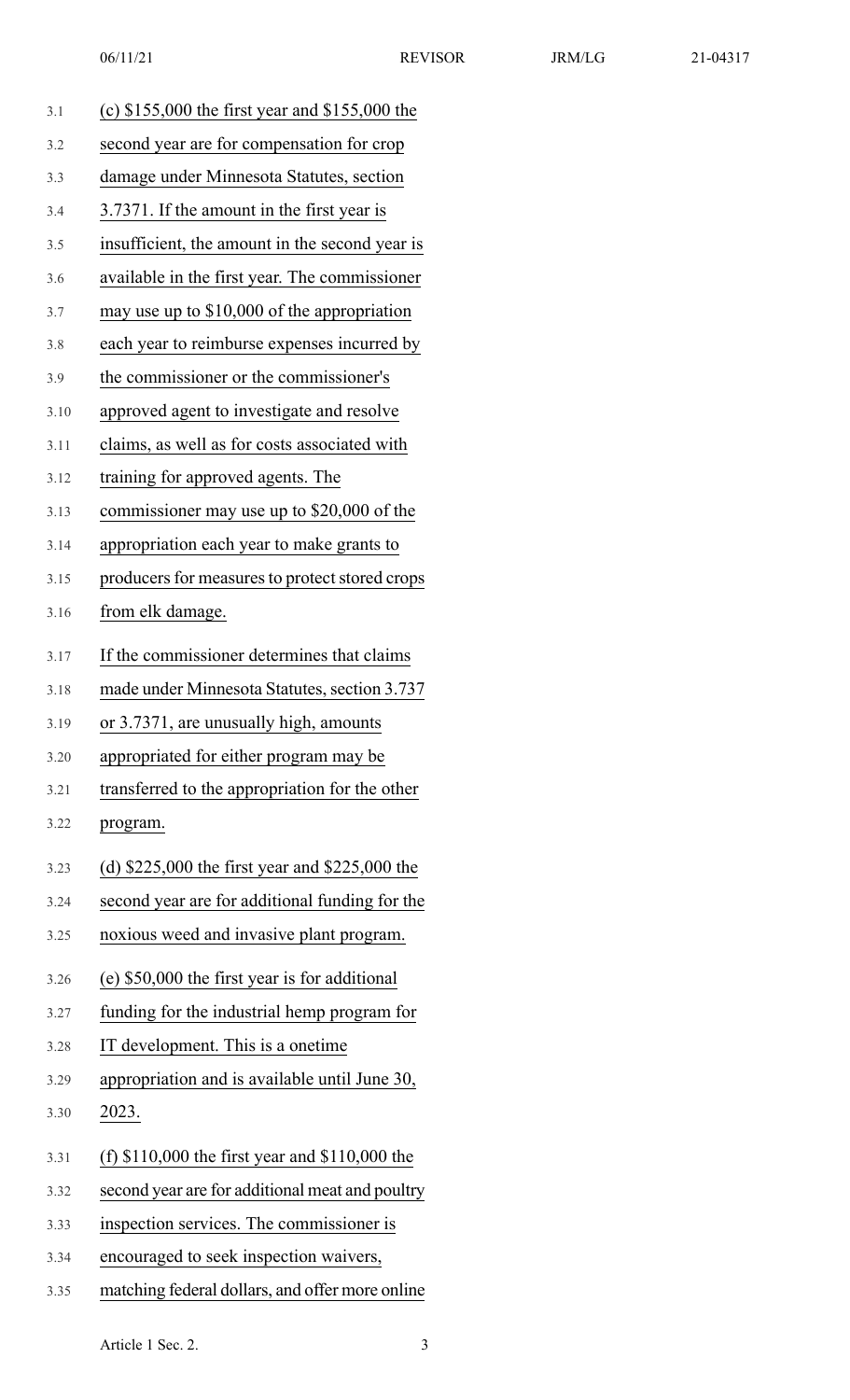06/11/21 REVISOR JRM/LG 21-04317

| 4.1          | inspections for the purposes under this                   |           |           |
|--------------|-----------------------------------------------------------|-----------|-----------|
| 4.2          | paragraph.                                                |           |           |
| 4.3          | (g) $$825,000$ the first year and $$825,000$ the          |           |           |
| 4.4          | second year are to replace capital equipment              |           |           |
| 4.5          | in the Department of Agriculture's analytical             |           |           |
| 4.6          | laboratory.                                               |           |           |
| 4.7          | (h) $$274,000$ the first year and $$550,000$ the          |           |           |
| 4.8          | second year are to maintain the current level             |           |           |
| 4.9          | of service delivery.                                      |           |           |
| 4.10<br>4.11 | Subd. 3. Agricultural Marketing and<br><b>Development</b> | 4,200,000 | 4,205,000 |
| 4.12         | (a) $$186,000$ the first year and $$186,000$ the          |           |           |
| 4.13         | second year are for transfer to the Minnesota             |           |           |
| 4.14         | grown account and may be used as grants for               |           |           |
| 4.15         | Minnesota grown promotion under Minnesota                 |           |           |
| 4.16         | Statutes, section 17.102. Grants may be made              |           |           |
| 4.17         | for one year. Notwithstanding Minnesota                   |           |           |
| 4.18         | Statutes, section 16A.28, the appropriations              |           |           |
| 4.19         | encumbered under contract on or before June               |           |           |
| 4.20         | 30, 2023, for Minnesota grown grants in this              |           |           |
| 4.21         | paragraph are available until June 30, 2025.              |           |           |
| 4.22         | (b) $$50,000$ the first year is to expand                 |           |           |
| 4.23         | international marketing opportunities for                 |           |           |
| 4.24         | farmers and value-added processors, including             |           |           |
| 4.25         | in-market representation in Taiwan. This is a             |           |           |
| 4.26         | onetime appropriation and is available until              |           |           |
| 4.27         | June 30, 2023.                                            |           |           |
| 4.28         | (c) $$634,000$ the first year and $$634,000$ the          |           |           |
| 4.29         | second year are for continuation of the dairy             |           |           |
| 4.30         | development and profitability enhancement                 |           |           |
| 4.31         | programs including dairy profitability teams              |           |           |
| 4.32         | and dairy business planning grants under                  |           |           |
| 4.33         | Minnesota Statutes, section 32D.30.                       |           |           |
|              |                                                           |           |           |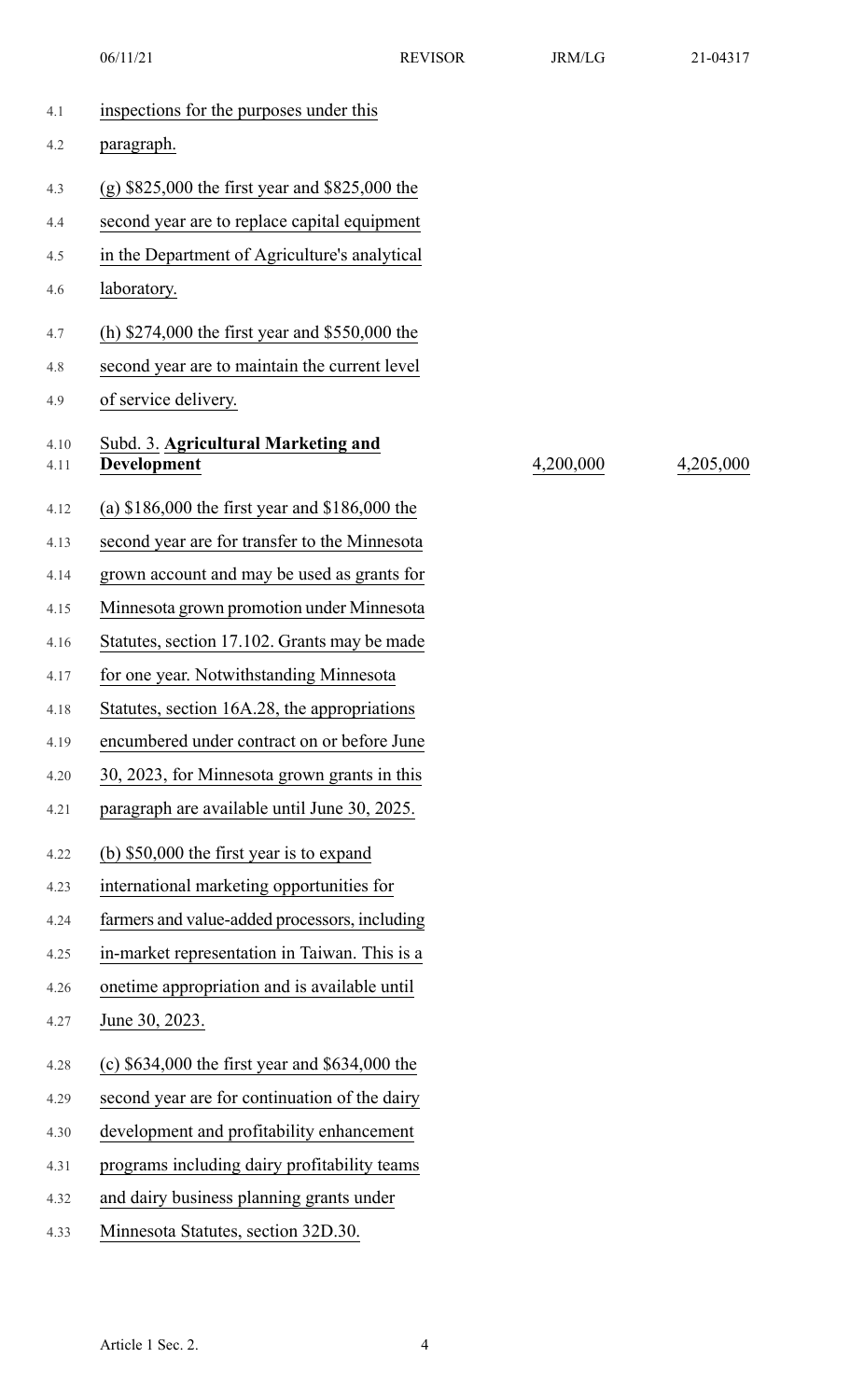| 5.1          | (d) $$50,000$ the first year and $$50,000$ the                        |            |            |
|--------------|-----------------------------------------------------------------------|------------|------------|
| 5.2          | second year are for additional funding for                            |            |            |
| 5.3          | mental health outreach and support to farmers                         |            |            |
| 5.4          | and others in the agricultural community,                             |            |            |
| 5.5          | including a 24-hour hotline, stigma reduction,                        |            |            |
| 5.6          | and educational offerings. These are onetime                          |            |            |
| 5.7          | appropriations.                                                       |            |            |
| 5.8          | (e) The commissioner may use funds                                    |            |            |
| 5.9          | appropriated in this subdivision for annual                           |            |            |
| 5.10         | cost-share payments to resident farmers or                            |            |            |
| 5.11         | entities that sell, process, or package                               |            |            |
| 5.12         | agricultural products in this state for the costs                     |            |            |
| 5.13         | of organic certification. The commissioner                            |            |            |
| 5.14         | may allocate these funds for assistance to                            |            |            |
| 5.15         | persons transitioning from conventional to                            |            |            |
| 5.16         | organic agriculture.                                                  |            |            |
| 5.17         | (f) $$100,000$ the first year and $$100,000$ the                      |            |            |
| 5.18         | second year are for the farm safety grant and                         |            |            |
| 5.19         | outreach programs under Minnesota Statutes,                           |            |            |
| 5.20         | section 17.1195. These are onetime                                    |            |            |
| 5.21         | appropriations.                                                       |            |            |
| 5.22         | $(g)$ \$54,000 the first year and \$109,000 the                       |            |            |
| 5.23         | second year are to maintain the current level                         |            |            |
| 5.24         | of service delivery.                                                  |            |            |
| 5.25<br>5.26 | Subd. 4. Agriculture, Bioenergy, and Bioproduct<br><b>Advancement</b> | 25,343,000 | 25,357,000 |
| 5.27         | (a) $$9,300,000$ the first year and $$9,300,000$                      |            |            |
| 5.28         | the second year are for transfer to the                               |            |            |
| 5.29         | agriculture research, education, extension, and                       |            |            |
| 5.30         | technology transfer account under Minnesota                           |            |            |
| 5.31         | Statutes, section 41A.14, subdivision 3. Of                           |            |            |
| 5.32         | these amounts: at least \$600,000 the first year                      |            |            |
| 5.33         | and \$600,000 the second year are for the                             |            |            |
| 5.34         | Minnesota Agricultural Experiment Station's                           |            |            |
| 5.35         | agriculture rapid response fund under                                 |            |            |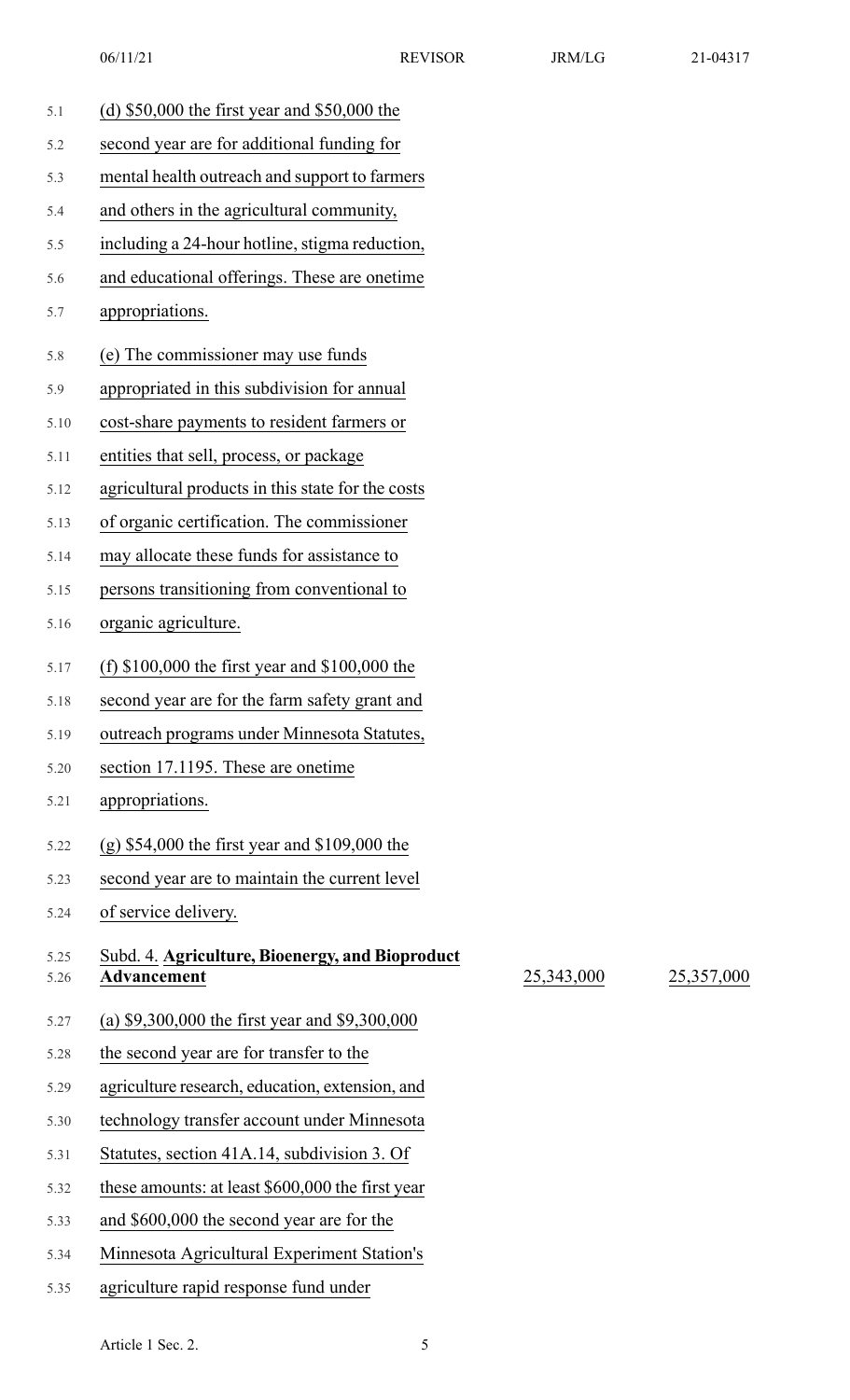|  | 21-04317 |  |  |
|--|----------|--|--|
|  |          |  |  |

| 6.1  | Minnesota Statutes, section 41A.14,                 |
|------|-----------------------------------------------------|
| 6.2  | subdivision 1, clause $(2)$ ; \$2,000,000 the first |
| 6.3  | year and \$2,000,000 the second year are for        |
| 6.4  | grants to the Minnesota Agriculture Education       |
| 6.5  | Leadership Council to enhance agricultural          |
| 6.6  | education with priority given to Farm Business      |
| 6.7  | Management challenge grants; \$350,000 the          |
| 6.8  | first year and \$350,000 the second year are        |
| 6.9  | for potato breeding; and \$450,000 the first        |
| 6.10 | year and \$450,000 the second year are for the      |
| 6.11 | cultivated wild rice breeding project at the        |
| 6.12 | North Central Research and Outreach Center          |
| 6.13 | to include a tenure track/research associate        |
| 6.14 | plant breeder. The commissioner shall transfer      |
| 6.15 | the remaining funds in this appropriation each      |
| 6.16 | year to the Board of Regents of the University      |
| 6.17 | of Minnesota for purposes of Minnesota              |
| 6.18 | Statutes, section 41A.14. Of the amount             |
| 6.19 | transferred to the Board of Regents, up to          |
| 6.20 | \$1,000,000 each year is for research on avian      |
| 6.21 | influenza, salmonella, and other turkey-related     |
| 6.22 | diseases. By January 15, 2023, entities             |
| 6.23 | receiving grants for potato breeding and wild       |
| 6.24 | rice breeding are requested to report to the        |
| 6.25 | chairs and ranking minority members of the          |
| 6.26 | legislative committees with jurisdiction over       |
| 6.27 | agriculture and higher education regarding the      |
| 6.28 | use of the grant money and to provide an            |
| 6.29 | update on the status of research and related        |
| 6.30 | accomplishments.                                    |
| 6.31 | To the extent practicable, money expended           |
| 6.32 | under Minnesota Statutes, section 41A.14,           |
| 6.33 | subdivision 1, clauses $(1)$ and $(2)$ , must       |
| 6.34 | supplement and not supplant existing sources        |
| 6.35 | and levels of funding. The commissioner may         |
|      |                                                     |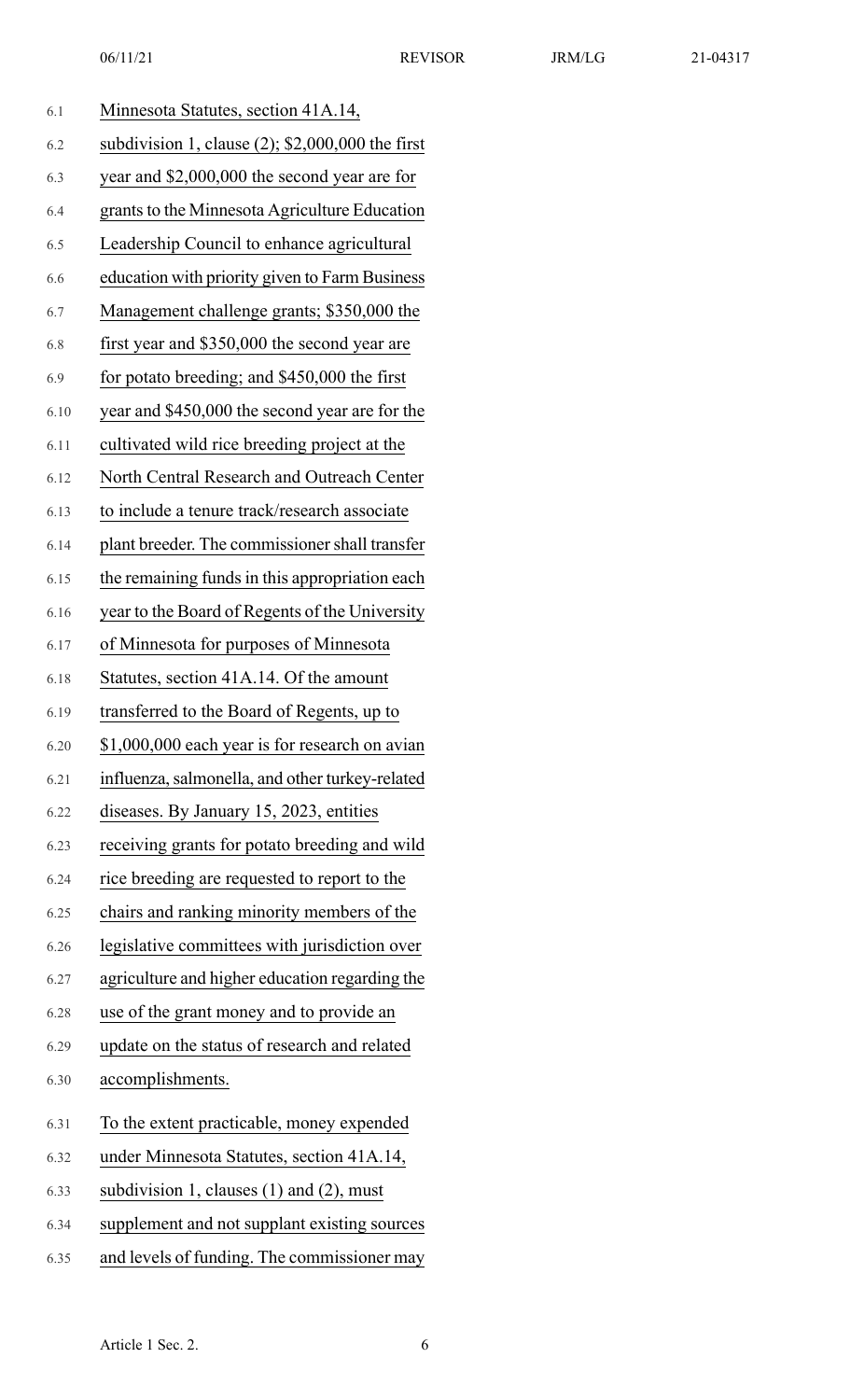| 06/11/21 | <b>REVISOR</b> | <b>JRM/LG</b> | 21-04317 |
|----------|----------------|---------------|----------|
|          |                |               |          |

| 7.1  | use up to one percent of this appropriation for  |
|------|--------------------------------------------------|
|      |                                                  |
| 7.2  | costs incurred to administer the program.        |
| 7.3  | (b) \$16,028,000 the first year and \$16,028,000 |
| 7.4  | the second year are for the agricultural growth, |
| 7.5  | research, and innovation program under           |
| 7.6  | Minnesota Statutes, section 41A.12. Except       |
| 7.7  | as provided below, the commissioner may          |
| 7.8  | allocate the appropriation each year among       |
| 7.9  | the following areas: facilitating the start-up,  |
| 7.10 | modernization, improvement, or expansion of      |
| 7.11 | livestock operations including beginning and     |
| 7.12 | transitioning livestock operations with          |
| 7.13 | preference given to robotic dairy-milking        |
| 7.14 | equipment; providing funding not to exceed       |
| 7.15 | \$800,000 each year to develop and enhance       |
| 7.16 | farm-to-school markets for Minnesota farmers     |
| 7.17 | by providing more fruits, vegetables, meat,      |
| 7.18 | grain, and dairy for Minnesota children in       |
| 7.19 | school and child care settings including, at the |
| 7.20 | commissioner's discretion, reimbursing           |
| 7.21 | schools for purchases from local farmers;        |
| 7.22 | assisting value-added agricultural businesses    |
| 7.23 | to begin or expand, to access new markets, or    |
| 7.24 | to diversify, including aquaponics systems;      |
| 7.25 | providing funding not to exceed \$600,000        |
| 7.26 | each year for urban youth agricultural           |
| 7.27 | education or urban agriculture community         |
| 7.28 | development of which \$10,000 each year is       |
| 7.29 | for transfer to the emerging farmer account      |
| 7.30 | under Minnesota Statutes, section 17.055,        |
| 7.31 | subdivision 1a; providing funding not to         |
| 7.32 | exceed \$450,000 each year for the good food     |
| 7.33 | access program under Minnesota Statutes,         |
| 7.34 | section 17.1017; facilitating the start-up,      |
| 7.35 | modernization, or expansion of other             |
| 7.36 | beginning and transitioning farms including      |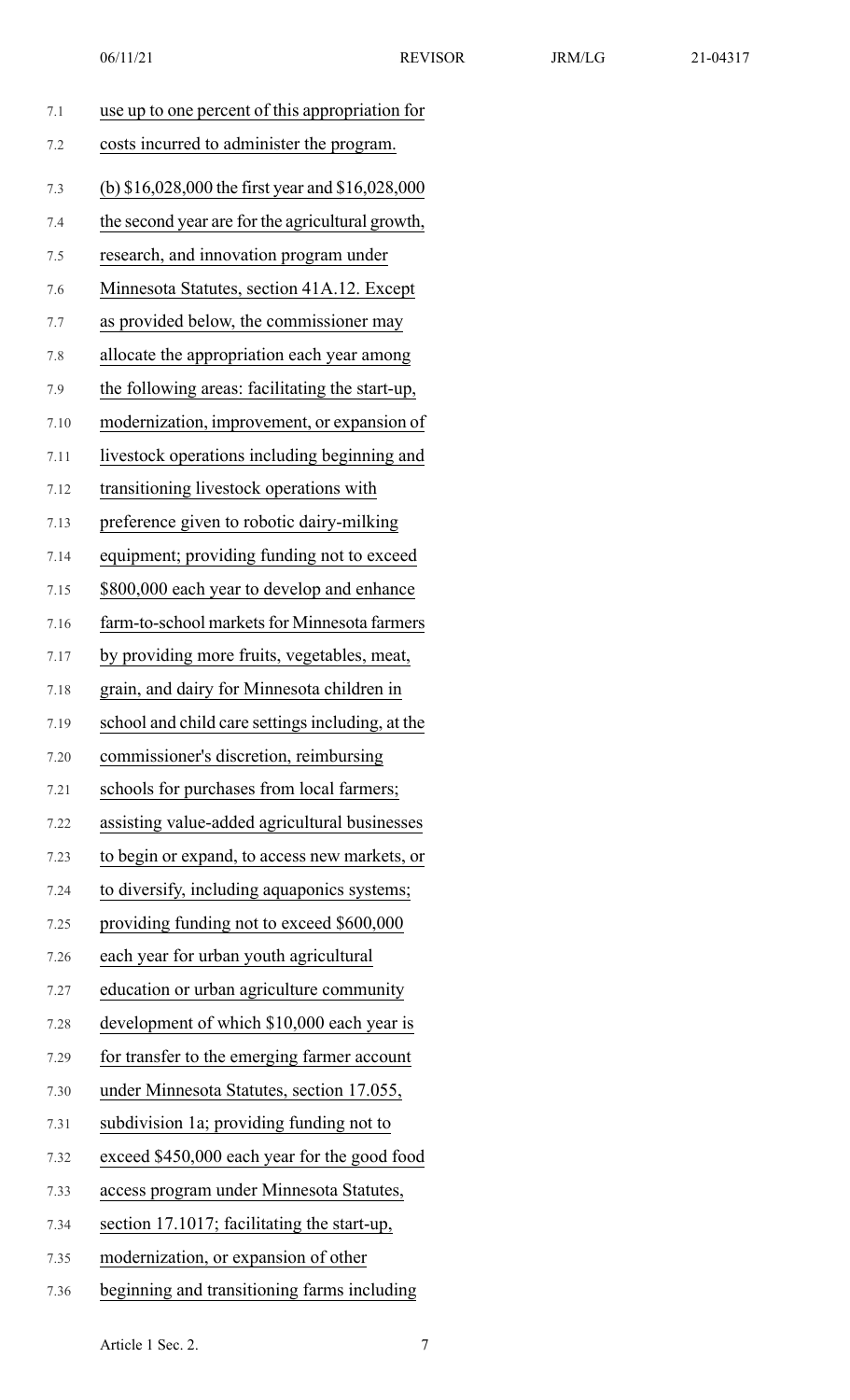| ١4 |  |
|----|--|
|    |  |

| 8.1  | by providing loans under Minnesota Statutes,      |
|------|---------------------------------------------------|
| 8.2  | section 41B.056; sustainable agriculture          |
| 8.3  | on-farm research and demonstration;               |
| 8.4  | development or expansion of food hubs and         |
| 8.5  | other alternative community-based food            |
| 8.6  | distribution systems; enhancing renewable         |
| 8.7  | energy infrastructure and use; crop research;     |
| 8.8  | Farm Business Management tuition assistance;      |
| 8.9  | and good agricultural practices and good          |
| 8.10 | handling practices certification assistance. The  |
| 8.11 | commissioner may use up to 6.5 percent of         |
| 8.12 | this appropriation for costs incurred to          |
| 8.13 | administer the program.                           |
| 8.14 | Of the amount appropriated for the agricultural   |
| 8.15 | growth, research, and innovation program          |
| 8.16 | under Minnesota Statutes, section 41A.12:         |
| 8.17 | $(1)$ \$1,000,000 the first year and \$1,000,000  |
| 8.18 | the second year are for distribution in equal     |
| 8.19 | amounts to each of the state's county fairs to    |
| 8.20 | preserve and promote Minnesota agriculture;       |
| 8.21 | $(2)$ \$4,500,000 the first year and \$4,500,000  |
| 8.22 | the second year are for incentive payments        |
| 8.23 | under Minnesota Statutes, sections 41A.16,        |
| 8.24 | 41A.17, and 41A.18. Notwithstanding               |
| 8.25 | Minnesota Statutes, section 16A.28, the first     |
| 8.26 | year appropriation is available until June 30,    |
| 8.27 | 2023, and the second year appropriation is        |
| 8.28 | available until June 30, 2024. If this            |
| 8.29 | appropriation exceeds the total amount for        |
| 8.30 | which all producers are eligible in a fiscal      |
| 8.31 | year, the balance of the appropriation is         |
| 8.32 | available for other purposes under this           |
| 8.33 | paragraph;                                        |
| 8.34 | (3) \$3,000,000 the first year and \$3,000,000    |
| 8.35 | the second year are for grants that enable retail |

Article 1 Sec. 2. 8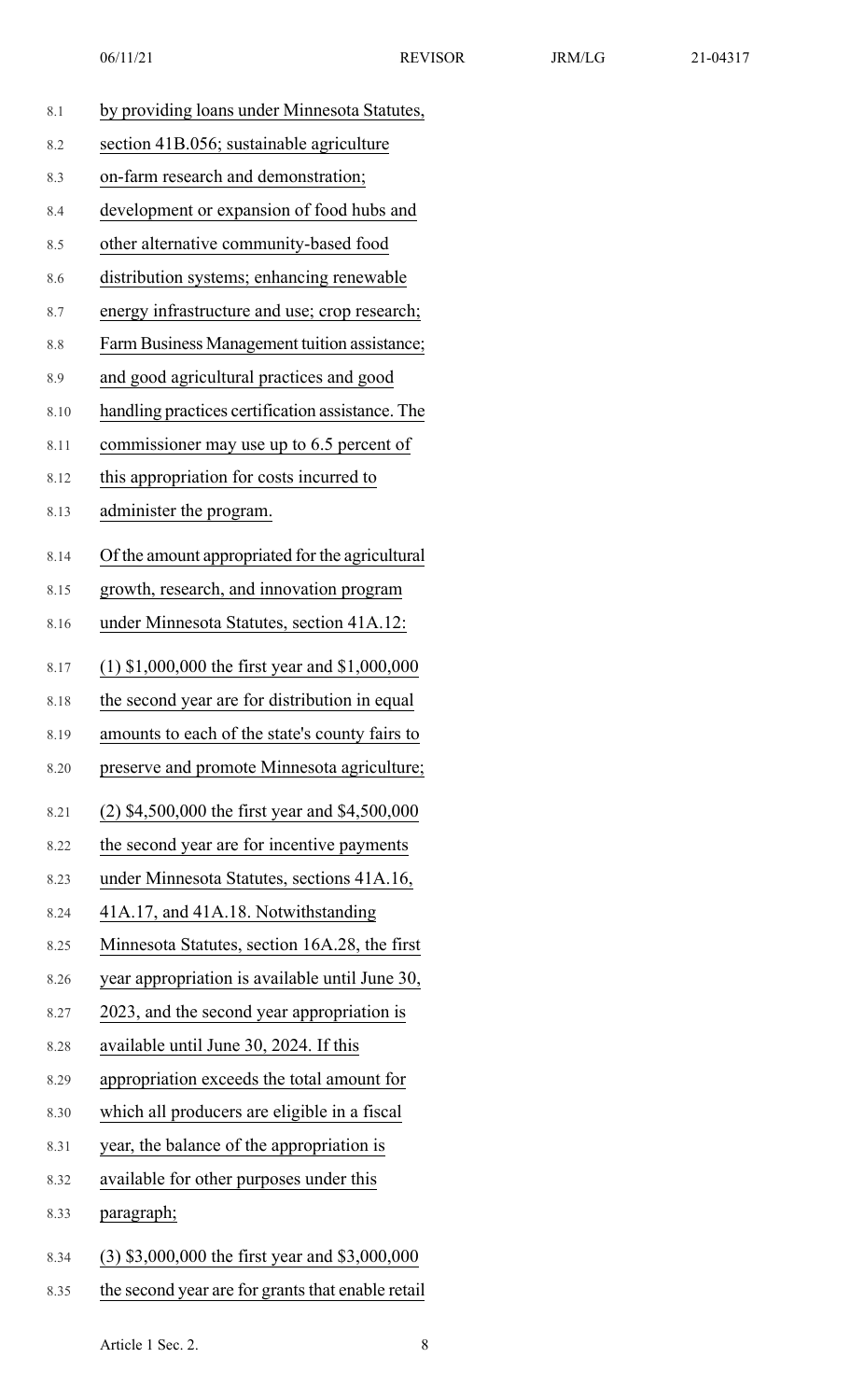|  | 3<br>$-04^{\circ}$ |  |
|--|--------------------|--|
|  |                    |  |

| 9.1  | petroleum dispensers, fuel storage tanks, and     |
|------|---------------------------------------------------|
| 9.2  | other equipment to dispense biofuels to the       |
| 9.3  | public in accordance with the biofuel             |
| 9.4  | replacement goals established under               |
| 9.5  | Minnesota Statutes, section 239.7911. A retail    |
| 9.6  | petroleum dispenser selling petroleum for use     |
| 9.7  | in spark ignition engines for vehicle model       |
| 9.8  | years after 2000 is eligible for grant money      |
| 9.9  | under this clause if the retail petroleum         |
| 9.10 | dispenser has no more than 10 retail petroleum    |
| 9.11 | dispensing sites and each site is located in      |
| 9.12 | Minnesota. The grant money must be used to        |
| 9.13 | replace or upgrade equipment that does not        |
| 9.14 | have the ability to be certified for E25. A grant |
| 9.15 | award must not exceed 65 percent of the cost      |
| 9.16 | of the technical assistance and appropriate       |
| 9.17 | technology. A grant award must not exceed         |
| 9.18 | \$200,000 per station. The commissioner must      |
| 9.19 | cooperate with biofuel stakeholders in the        |
| 9.20 | implementation of the grant program. The          |
| 9.21 | commissioner, in cooperation with any             |
| 9.22 | economic or community development                 |
| 9.23 | financial institution and any other entity with   |
| 9.24 | which it contracts, must submit a report on the   |
| 9.25 | biofuels infrastructure financial assistance      |
| 9.26 | program by January 15 of each year to the         |
| 9.27 | chairs and ranking minority members of the        |
| 9.28 | legislative committees and divisions with         |
| 9.29 | jurisdiction over agriculture policy and          |
| 9.30 | finance. The annual report must include but       |
| 9.31 | not be limited to a summary of the following      |
| 9.32 | metrics: (i) the number and types of projects     |
| 9.33 | financed; (ii) the amount of dollars leveraged    |
| 9.34 | or matched per project; (iii) the geographic      |
| 9.35 | distribution of financed projects; (iv) any       |
| 9.36 | market expansion associated with upgraded         |
|      |                                                   |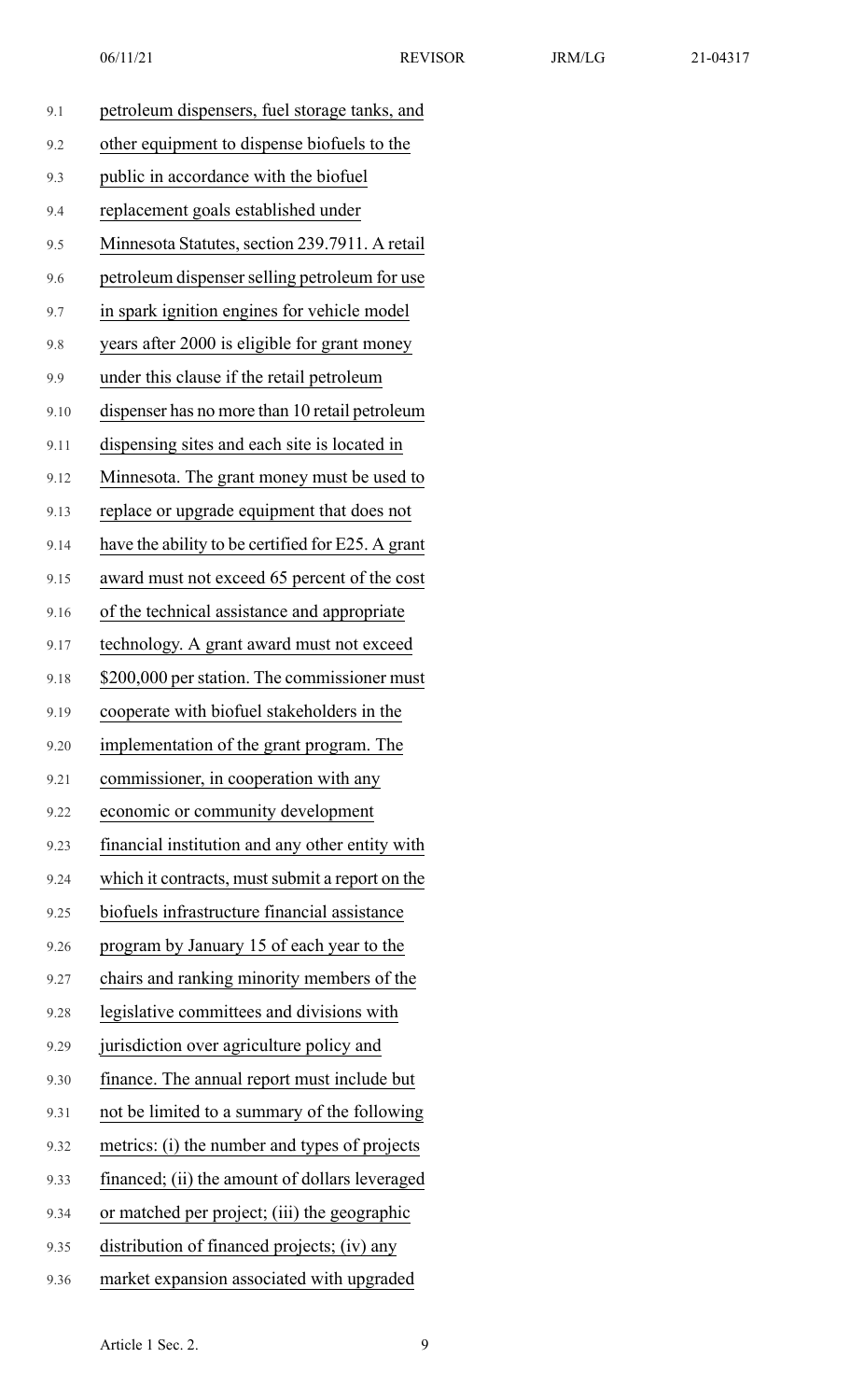|       | 06/11/21                                         | <b>REVISOR</b> | JRM/LG | 21-04317 |
|-------|--------------------------------------------------|----------------|--------|----------|
| 10.1  | infrastructure; $(v)$ the demographics of the    |                |        |          |
| 10.2  | areas served; (vi) the costs of the program;     |                |        |          |
| 10.3  | and (vii) the number of grants to                |                |        |          |
| 10.4  | minority-owned or female-owned businesses;       |                |        |          |
| 10.5  | $(4)$ \$750,000 the first year and \$750,000 the |                |        |          |
| 10.6  | second year are for grants to facilitate the     |                |        |          |
| 10.7  | start-up, modernization, or expansion of meat,   |                |        |          |
| 10.8  | poultry, egg, and milk processing facilities. A  |                |        |          |
| 10.9  | grant award under this clause must not exceed    |                |        |          |
| 10.10 | \$200,000. Any unencumbered balance at the       |                |        |          |
| 10.11 | end of the second year does not cancel until     |                |        |          |
| 10.12 | June 30, 2024, and may be used for other         |                |        |          |
| 10.13 | purposes under this paragraph. The               |                |        |          |
| 10.14 | appropriations under this clause are onetime;    |                |        |          |
| 10.15 | and                                              |                |        |          |
| 10.16 | $(5)$ \$1,400,000 the first year and \$1,400,000 |                |        |          |
| 10.17 | the second year are for livestock investment     |                |        |          |
| 10.18 | grants under Minnesota Statutes, section         |                |        |          |
| 10.19 | 17.118. Any unencumbered balance at the end      |                |        |          |
| 10.20 | of the second year does not cancel until June    |                |        |          |
| 10.21 | 30, 2024, and may be used for other purposes     |                |        |          |
| 10.22 | under this paragraph. The appropriations under   |                |        |          |
| 10.23 | this clause are onetime.                         |                |        |          |
| 10.24 | Notwithstanding Minnesota Statutes, section      |                |        |          |
| 10.25 | 16A.28, any unencumbered balance does not        |                |        |          |
| 10.26 | cancel at the end of the first year and is       |                |        |          |
| 10.27 | available for the second year, and               |                |        |          |
| 10.28 | appropriations encumbered under contract on      |                |        |          |
| 10.29 | or before June 30, 2023, for agricultural        |                |        |          |
| 10.30 | growth, research, and innovation grants are      |                |        |          |
| 10.31 | available until June 30, 2026.                   |                |        |          |

- 10.32 The base amount for the agricultural growth,
- 10.33 research, and innovation program is
- 10.34 \$16,053,000 in fiscal year 2024 and
- 10.35 \$16,053,000 in fiscal year 2025, and includes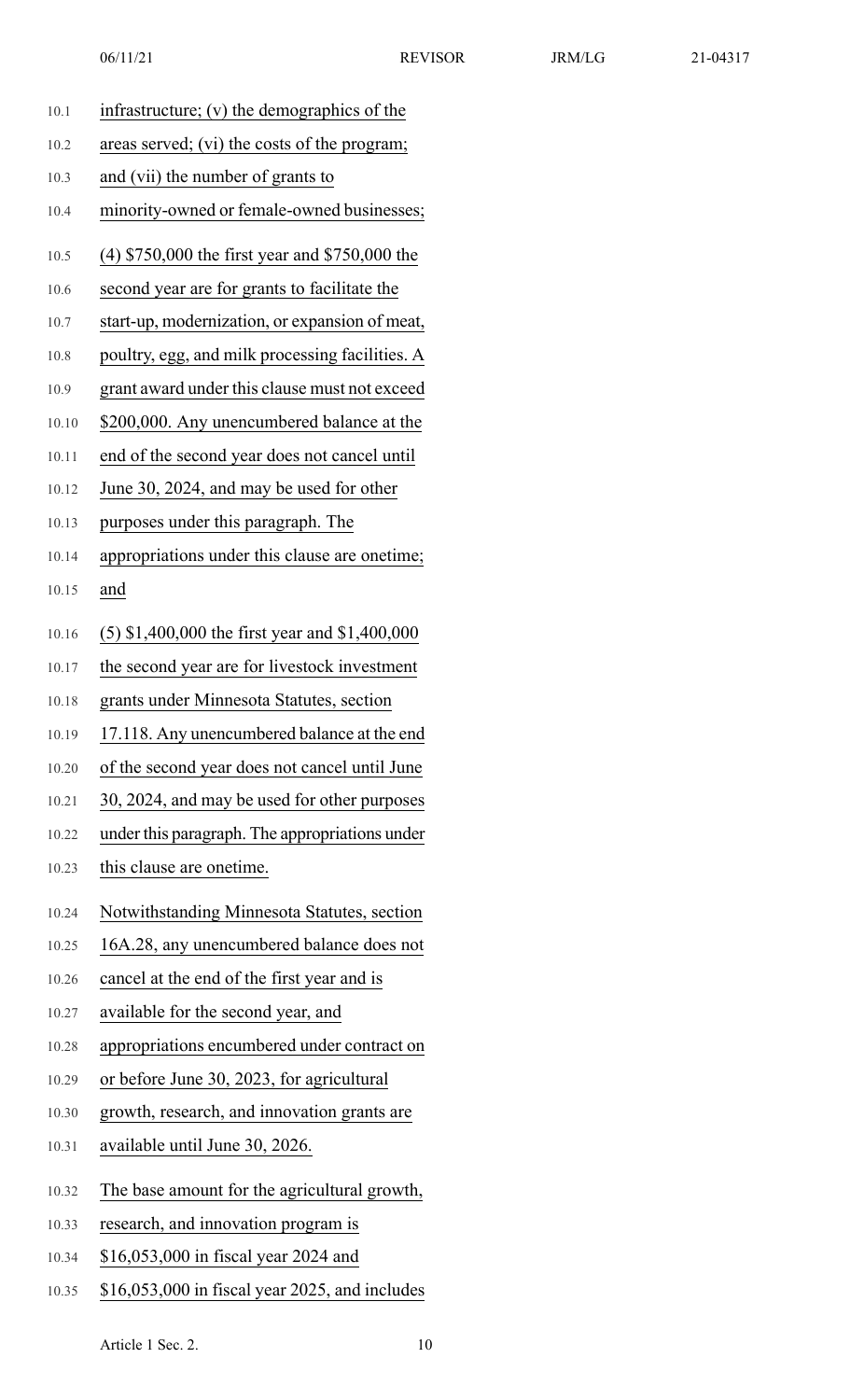06/11/21 REVISOR REVISOR 21-04317

| 11.1         | funding for incentive payments under                       |           |           |
|--------------|------------------------------------------------------------|-----------|-----------|
| 11.2         | Minnesota Statutes, sections 41A.16, 41A.17,               |           |           |
| 11.3         | 41A.18, and 41A.20.                                        |           |           |
| 11.4         | (c) $$15,000$ the first year and $$29,000$ the             |           |           |
| 11.5         | second year are to maintain the current level              |           |           |
| 11.6         | of service delivery.                                       |           |           |
| 11.7<br>11.8 | Subd. 5. Administration and Financial<br><b>Assistance</b> | 9,977,000 | 9,839,000 |
| 11.9         | (a) $$474,000$ the first year and $$474,000$ the           |           |           |
| 11.10        | second year are for payments to county and                 |           |           |
| 11.11        | district agricultural societies and associations           |           |           |
| 11.12        | under Minnesota Statutes, section 38.02,                   |           |           |
| 11.13        | subdivision 1. Aid payments to county and                  |           |           |
| 11.14        | district agricultural societies and associations           |           |           |
| 11.15        | shall be disbursed no later than July 15 of each           |           |           |
| 11.16        | year. These payments are the amount of aid                 |           |           |
| 11.17        | from the state for an annual fair held in the              |           |           |
| 11.18        | previous calendar year.                                    |           |           |
| 11.19        | (b) \$387,000 the first year and \$337,000 the             |           |           |
| 11.20        | second year are for farm advocate services.                |           |           |
| 11.21        | Of these amounts, \$100,000 the first year and             |           |           |
| 11.22        | \$50,000 the second year are for a pilot                   |           |           |
| 11.23        | program creating farmland access teams to                  |           |           |
| 11.24        | provide technical assistance to potential                  |           |           |
| 11.25        | beginning farmers. The farmland access teams               |           |           |
| 11.26        | must assist existing farmers and beginning                 |           |           |
| 11.27        | farmers on transitioning farm ownership and                |           |           |
| 11.28        | operation. Services provided by teams may                  |           |           |
| 11.29        | include but are not limited to providing                   |           |           |
| 11.30        | mediation assistance, designing contracts,                 |           |           |
| 11.31        | financial planning, tax preparation, estate                |           |           |
| 11.32        | planning, and housing assistance. Of this                  |           |           |
| 11.33        | amount for farm transitions, up to \$50,000 the            |           |           |
| 11.34        | first year may be used to upgrade the                      |           |           |
| 11.35        | Minnesota FarmLink web application that                    |           |           |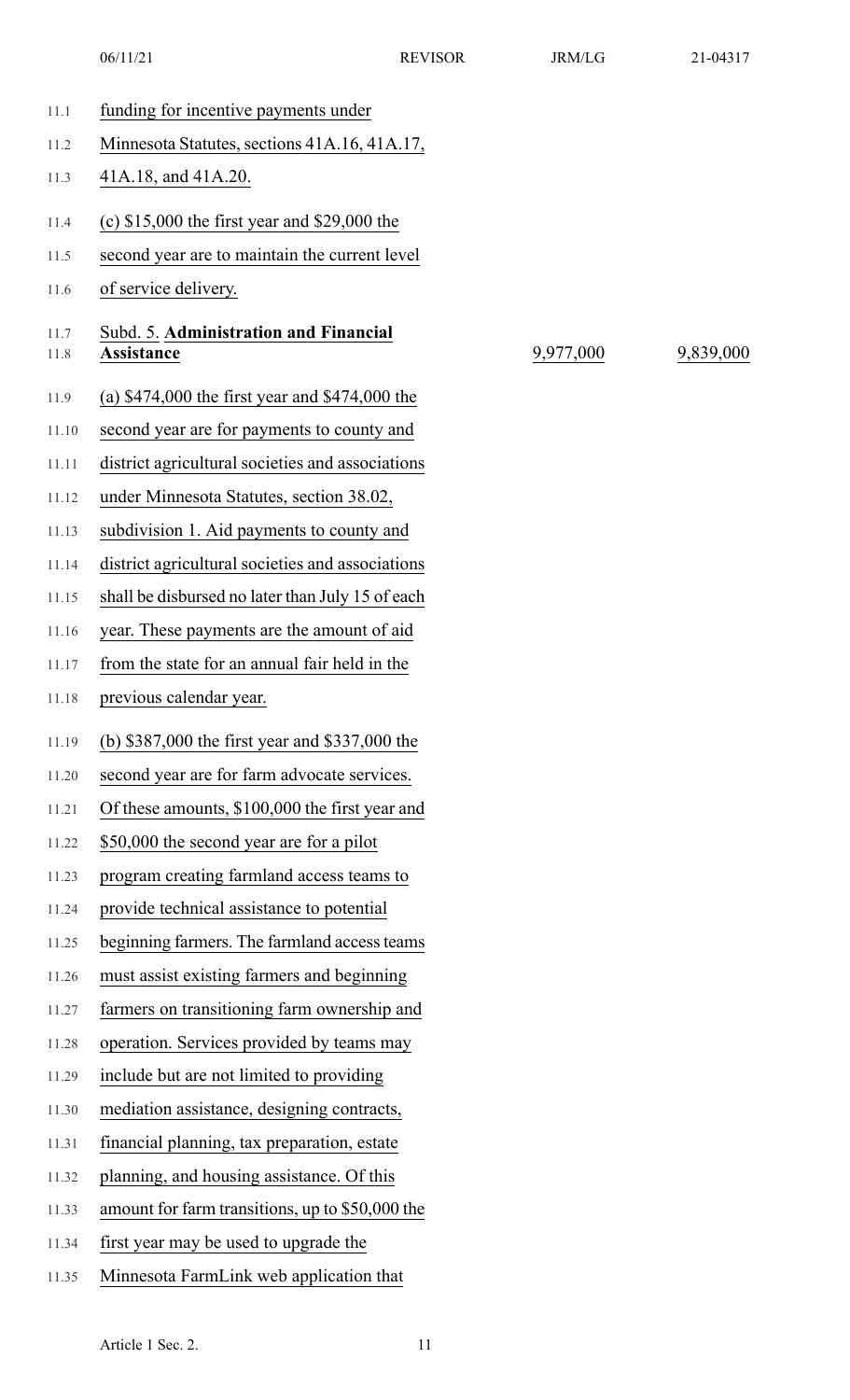| 12.1  | connects farmers looking for land with farmers   |
|-------|--------------------------------------------------|
| 12.2  | looking to transition their land.                |
| 12.3  | (c) $$47,000$ the first year and $$47,000$ the   |
| 12.4  | second year are for grants to the Northern       |
| 12.5  | Crops Institute that may be used to purchase     |
| 12.6  | equipment. These are onetime appropriations.     |
| 12.7  | (d) $$238,000$ the first year and $$238,000$ the |
| 12.8  | second year are for transfer to the Board of     |
| 12.9  | Trustees of the Minnesota State Colleges and     |
| 12.10 | Universities for statewide mental health         |
| 12.11 | counseling support to farm families and          |
| 12.12 | business operators through the Minnesota State   |
| 12.13 | Agricultural Centers of Excellence. South        |
| 12.14 | Central College and Central Lakes College        |
| 12.15 | shall serve as the fiscal agents.                |
| 12.16 | (e) $$1,700,000$ the first year and $$1,700,000$ |
| 12.17 | the second year are for grants to Second         |
| 12.18 | Harvest Heartland on behalf of Minnesota's       |
| 12.19 | six Feeding America food banks for the           |
| 12.20 | following:                                       |
| 12.21 | (1) to purchase milk for distribution to         |
| 12.22 | Minnesota's food shelves and other charitable    |
| 12.23 | organizations that are eligible to receive food  |
| 12.24 | from the food banks. Milk purchased under        |
| 12.25 | the grants must be acquired from Minnesota       |
| 12.26 | milk processors and based on low-cost bids.      |
| 12.27 | The milk must be allocated to each Feeding       |
| 12.28 | America food bank serving Minnesota              |
| 12.29 | according to the formula used in the             |
| 12.30 | distribution of United States Department of      |
| 12.31 | Agriculture commodities under The                |
| 12.32 | <b>Emergency Food Assistance Program. Second</b> |
| 12.33 | Harvest Heartland may enter into contracts or    |
| 12.34 | agreements with food banks for shared funding    |

12.35 or reimbursement of the direct purchase of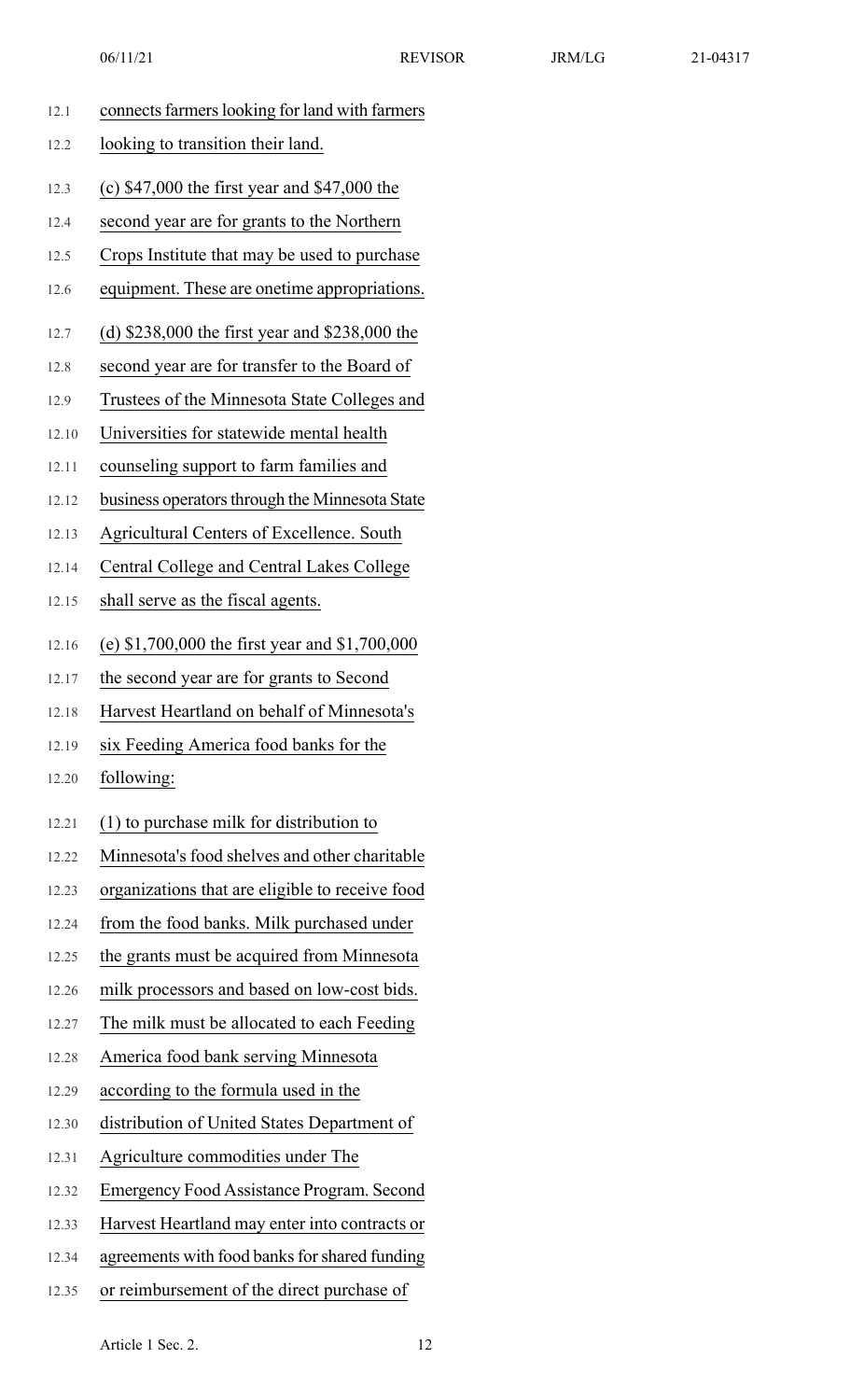| 13.1  | milk. Each food bank that receives funding        |
|-------|---------------------------------------------------|
| 13.2  | under this clause may use up to two percent       |
| 13.3  | for administrative expenses;                      |
| 13.4  | (2) to compensate agricultural producers and      |
| 13.5  | processors for costs incurred to harvest and      |
| 13.6  | package for transfer surplus fruits, vegetables,  |
| 13.7  | and other agricultural commodities that would     |
| 13.8  | otherwise go unharvested, be discarded, or        |
| 13.9  | sold in a secondary market. Surplus               |
| 13.10 | commodities must be distributed statewide to      |
| 13.11 | food shelves and other charitable organizations   |
| 13.12 | that are eligible to receive food from the food   |
| 13.13 | banks. Surplus food acquired under this clause    |
| 13.14 | must be from Minnesota producers and              |
| 13.15 | processors. Second Harvest Heartland may          |
| 13.16 | use up to 15 percent of each grant awarded        |
| 13.17 | under this clause for administrative and          |
| 13.18 | transportation expenses; and                      |
| 13.19 | (3) to purchase and distribute protein products,  |
| 13.20 | including but not limited to pork, poultry, beef, |
| 13.21 | dry legumes, cheese, and eggs to Minnesota's      |
| 13.22 | food shelves and other charitable organizations   |
| 13.23 | that are eligible to receive food from the food   |
| 13.24 | banks. Second Harvest Heartland may use up        |
| 13.25 | to two percent of each grant awarded under        |
| 13.26 | this clause for administrative expenses. Protein  |
| 13.27 | products purchased under the grants must be       |
| 13.28 | acquired from Minnesota processors and            |
| 13.29 | producers.                                        |
| 13.30 | Of the amount appropriated under this             |
| 13.31 | paragraph, at least \$600,000 each year must      |
| 13.32 | be allocated under clause (1). Notwithstanding    |
| 13.33 | Minnesota Statutes, section 16A.28, any           |
| 13.34 | unencumbered balance the first year does not      |
| 13.35 | cancel and is available in the second year.       |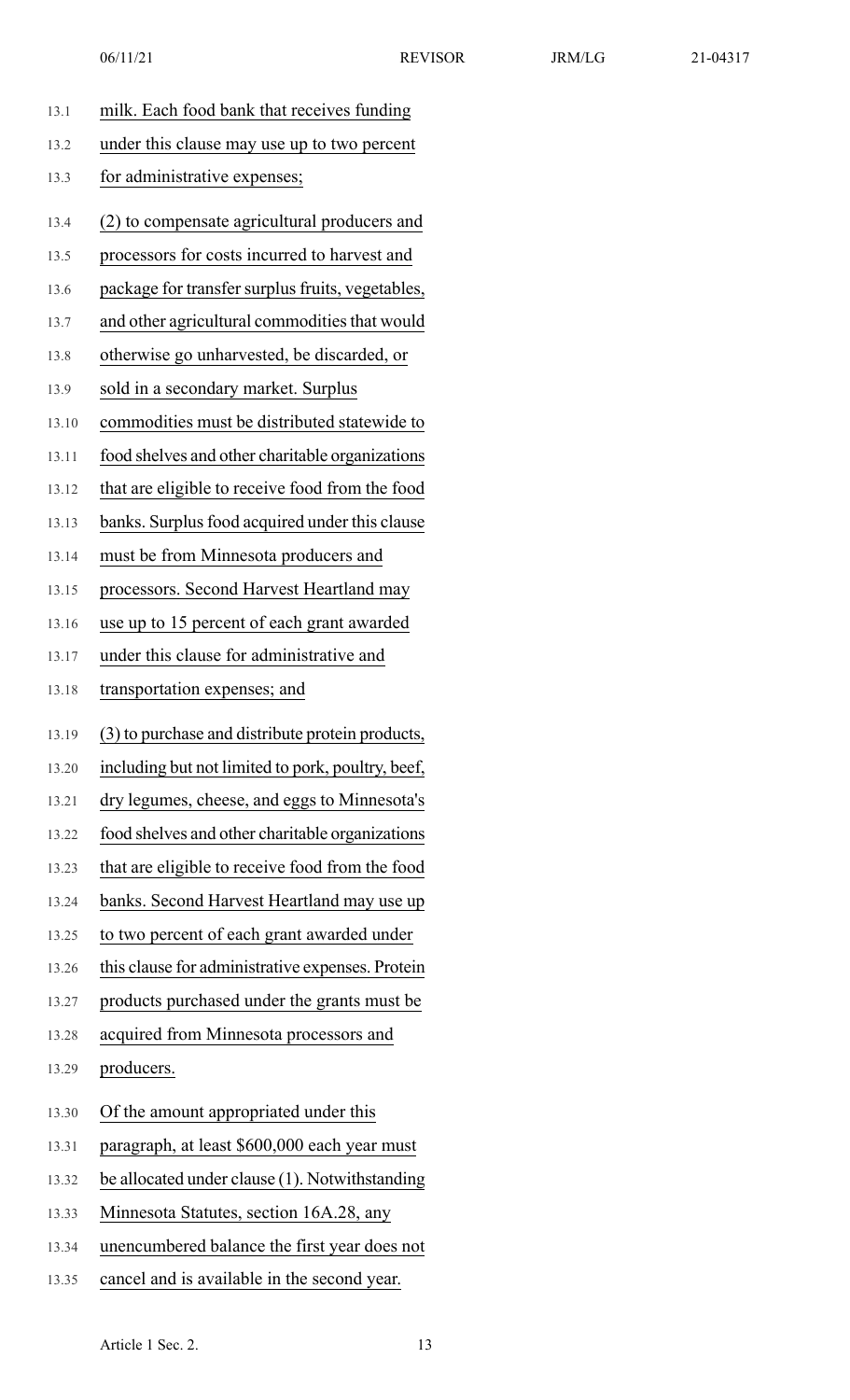| 14.1  | Second Harvest Heartland must submit             |
|-------|--------------------------------------------------|
| 14.2  | quarterly reports to the commissioner and the    |
| 14.3  | chairs and ranking minority members of the       |
| 14.4  | legislative committees with jurisdiction over    |
| 14.5  | agriculture finance in the form prescribed by    |
| 14.6  | the commissioner. The reports must include       |
| 14.7  | but are not limited to information on the        |
| 14.8  | expenditure of funds, the amount of milk or      |
| 14.9  | other commodities purchased, and the             |
| 14.10 | organizations to which this food was             |
| 14.11 | distributed.                                     |
| 14.12 | (f) $$250,000$ the first year and $$250,000$ the |
| 14.13 | second year are for grants to the Minnesota      |
| 14.14 | <b>Agricultural Education and Leadership</b>     |
| 14.15 | Council for programs of the council under        |
| 14.16 | Minnesota Statutes, chapter 41D.                 |
| 14.17 | (g) $$1,437,000$ the first year and $$1,437,000$ |
| 14.18 | the second year are for transfer to the          |
| 14.19 | agricultural and environmental revolving loan    |
| 14.20 | account established under Minnesota Statutes,    |
| 14.21 | section 17.117, subdivision 5a, for low-interest |
| 14.22 | loans under Minnesota Statutes, section          |
| 14.23 | 17.117. The base for appropriations under this   |
| 14.24 | paragraph in fiscal year 2024 and thereafter     |
| 14.25 | is $$1,425,000$ . The commissioner must          |
| 14.26 | examine how the department could use up to       |
| 14.27 | one-third of the amount transferred to the       |
| 14.28 | agricultural and environmental revolving loan    |
| 14.29 | account under this paragraph to award grants     |
| 14.30 | to rural landowners to replace septic systems    |
| 14.31 | that inadequately protect groundwater. No        |
| 14.32 | later than February 1, 2022, the commissioner    |
| 14.33 | must report to the legislative committees with   |
| 14.34 | jurisdiction over agriculture finance and        |
| 14.35 | environment finance on the results of the        |
|       |                                                  |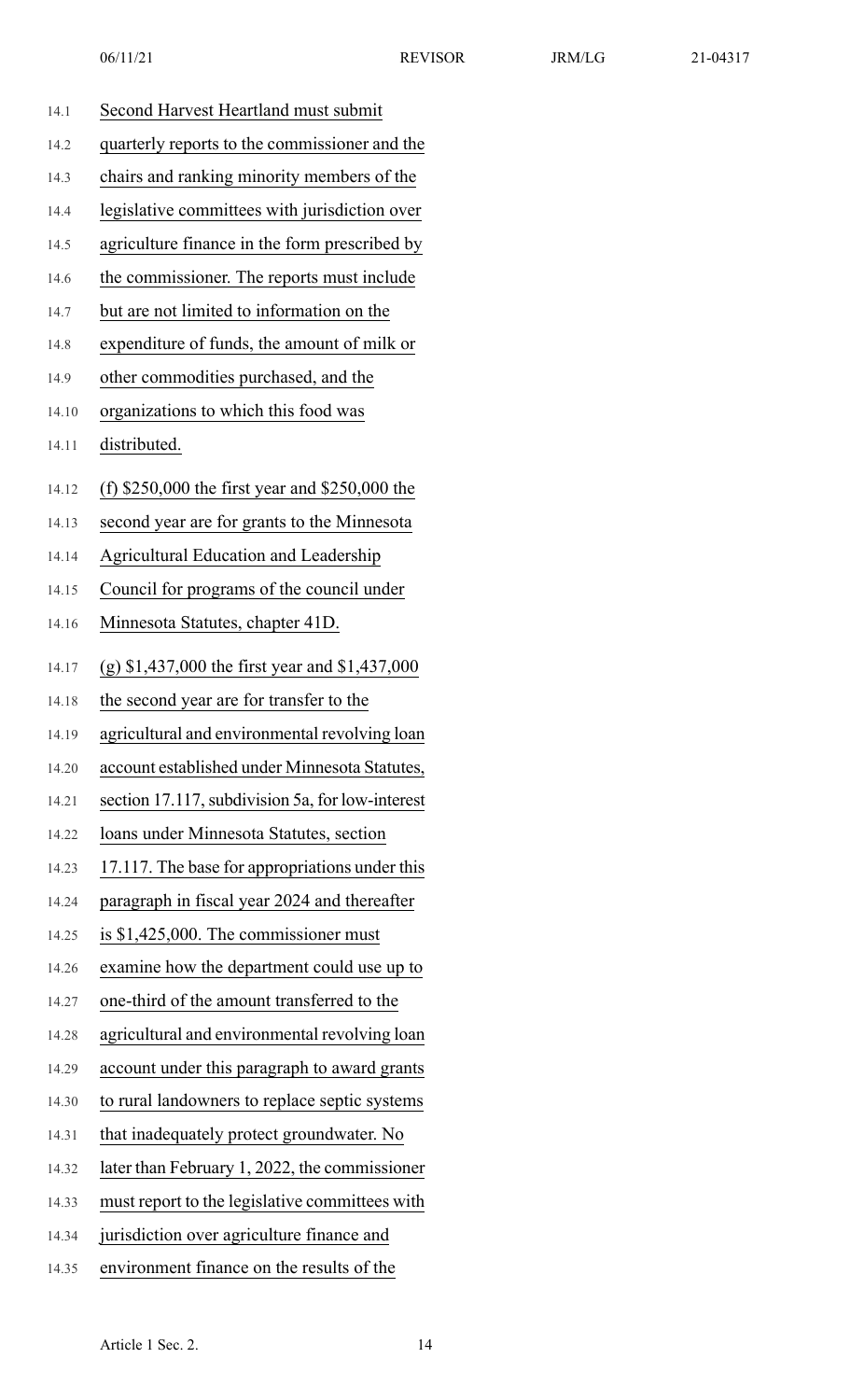| 15.1  | examination required under this paragraph.          |
|-------|-----------------------------------------------------|
| 15.2  | The commissioner's report may include other         |
| 15.3  | funding sources for septic system replacement       |
| 15.4  | that are available to rural landowners.             |
| 15.5  | (h) $$150,000$ the first year and $$150,000$ the    |
| 15.6  | second year are for grants to the Center for        |
| 15.7  | Rural Policy and Development. These are             |
| 15.8  | onetime appropriations.                             |
| 15.9  | $(i)$ \$150,000 the first year is to provide grants |
| 15.10 | to Central Lakes College for the purposes of        |
| 15.11 | designing, building, and offering credentials       |
| 15.12 | in the area of meat cutting and butchery that       |
| 15.13 | align with industry needs as advised by local       |
| 15.14 | industry advisory councils. Notwithstanding         |
| 15.15 | Minnesota Statutes, section 16A.28, any             |
| 15.16 | unencumbered balance does not cancel at the         |
| 15.17 | end of the first year and is available for the      |
| 15.18 | second year. The commissioner may only              |
| 15.19 | award a grant under this paragraph if the grant     |
| 15.20 | is matched by a like amount from another            |
| 15.21 | funding source. The commissioner must seek          |
| 15.22 | matching dollars from Minnesota State               |
| 15.23 | Colleges and Universities or other entities.        |
| 15.24 | The appropriation is onetime and is available       |
| 15.25 | until June 30, 2024. Any money remaining on         |
| 15.26 | June 30, 2024, must be transferred to the           |
| 15.27 | agricultural growth, research, and innovation       |
| 15.28 | program under Minnesota Statutes, section           |
| 15.29 | 41A.12, and is available until June 30, 2025.       |
| 15.30 | Grants may be used for costs including but          |
| 15.31 | not limited to:                                     |
| 15.32 | (1) facility renovation to accommodate meat         |
| 15.33 | cutting;                                            |
| 15.34 | (2) curriculum design and approval from the         |
| 15.35 | <b>Higher Learning Commission;</b>                  |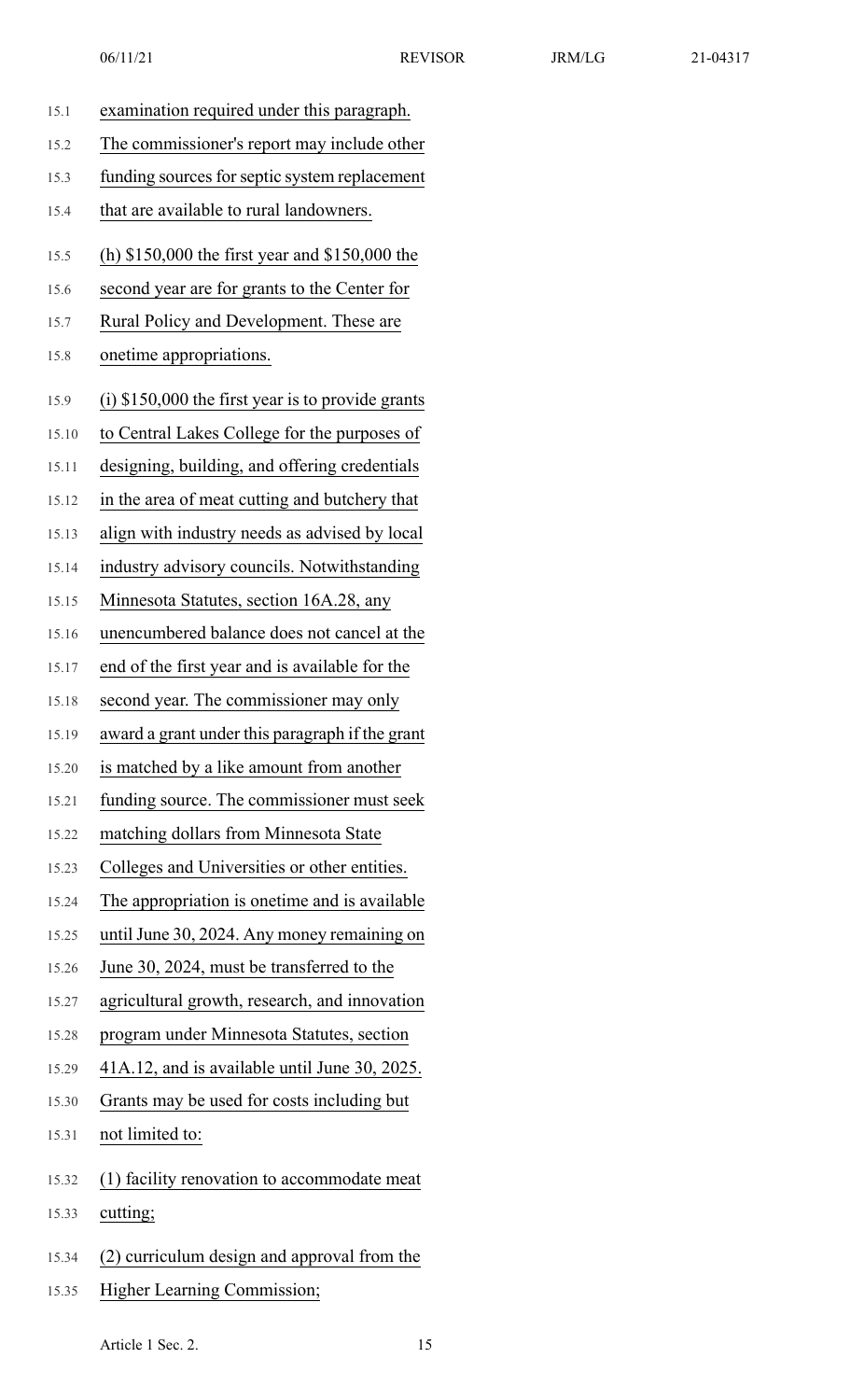| 16.1  | (3) program operational start-up costs;           |
|-------|---------------------------------------------------|
| 16.2  | (4) equipment required for a meat cutting         |
| 16.3  | program; and                                      |
| 16.4  | (5) meat handling start-up costs in regard to     |
| 16.5  | meat access and market channel building.          |
| 16.6  | No later than January 15, 2023, Central Lakes     |
| 16.7  | College must submit a report outlining the use    |
| 16.8  | of grant money to the chairs and ranking          |
| 16.9  | minority members of the legislative               |
| 16.10 | committees and divisions with jurisdiction        |
| 16.11 | over agriculture and higher education.            |
| 16.12 | $(i)$ \$2,000 the first year is for grants to the |
| 16.13 | Minnesota State Poultry Association. This is      |
| 16.14 | a onetime appropriation. Notwithstanding          |
| 16.15 | Minnesota Statutes, section 16A.28, any           |
| 16.16 | unencumbered balance does not cancel at the       |
| 16.17 | end of the first year and is available for the    |
| 16.18 | second year.                                      |
| 16.19 | (k) $$17,000$ the first year and $$17,000$ the    |
| 16.20 | second year are for grants to the Minnesota       |
| 16.21 | State Horticultural Society. These are onetime    |
| 16.22 | appropriations.                                   |
| 16.23 | (1) $$18,000$ the first year and $$18,000$ the    |
| 16.24 | second year are for grants to the Minnesota       |
| 16.25 | Livestock Breeders Association. These are         |
| 16.26 | onetime appropriations.                           |
| 16.27 | (m) The commissioner shall continue to            |
| 16.28 | increase connections with ethnic minority and     |
| 16.29 | immigrant farmers to farming opportunities        |
| 16.30 | and farming programs throughout the state.        |
| 16.31 | (n) $$25,000$ the first year and $$25,000$ the    |
| 16.32 | second year are for grants to the Southern        |
| 16.33 | Minnesota Initiative Foundation to promote        |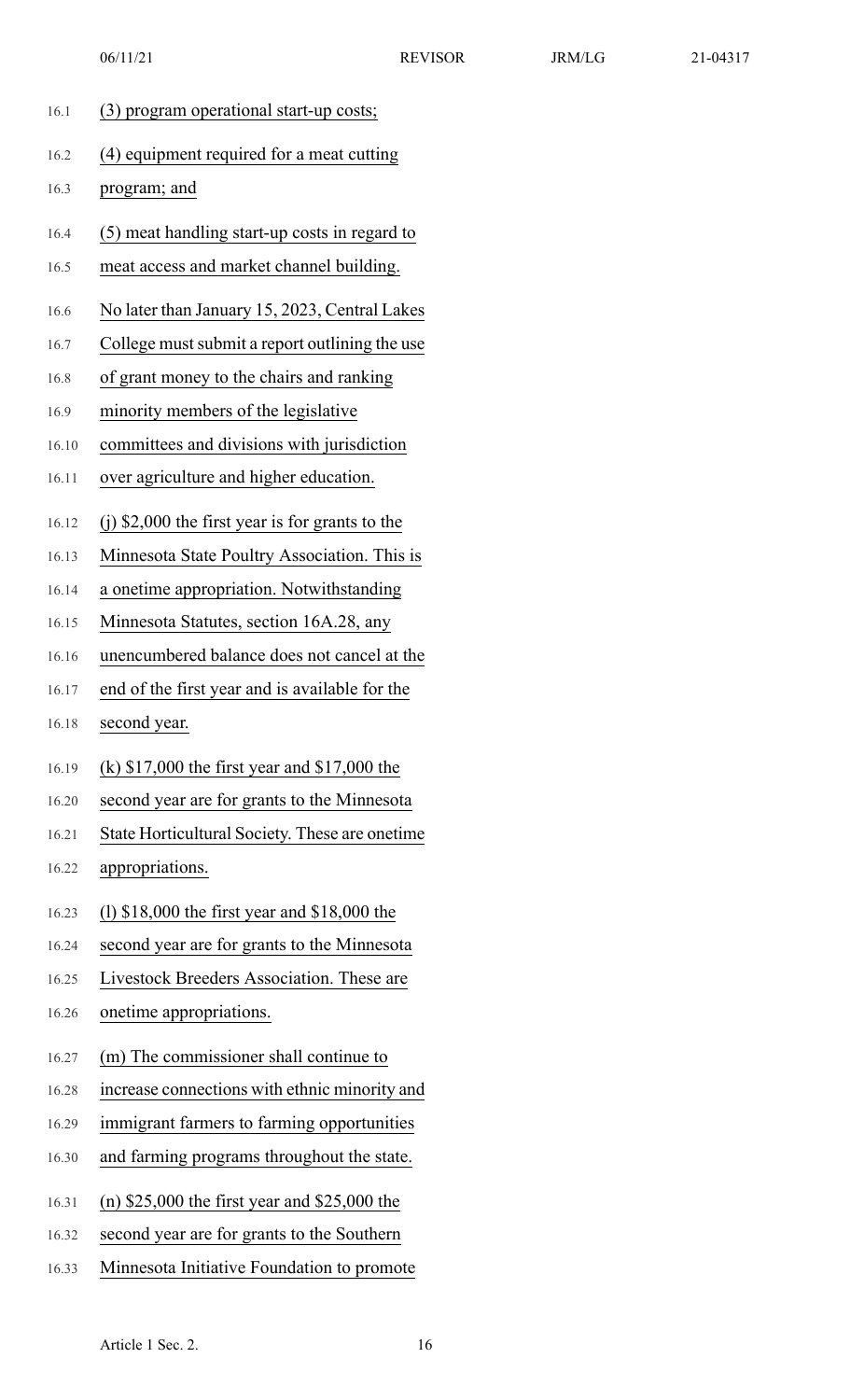| 17.1  | local foods through an annual event that raises   |
|-------|---------------------------------------------------|
| 17.2  | public awareness of local foods and connects      |
| 17.3  | local food producers and processors with          |
| 17.4  | potential buyers.                                 |
| 17.5  | (o) $$75,000$ the first year and $$75,000$ the    |
| 17.6  | second year are for grants to Greater Mankato     |
| 17.7  | Growth, Inc., for assistance to                   |
| 17.8  | agriculture-related businesses to promote jobs,   |
| 17.9  | innovation, and synergy development. These        |
| 17.10 | are onetime appropriations.                       |
| 17.11 | (p) $$75,000$ the first year and $$75,000$ the    |
| 17.12 | second year are for grants to the Minnesota       |
| 17.13 | Turf Seed Council for basic and applied           |
| 17.14 | research. The Minnesota Turf Seed Council         |
| 17.15 | may subcontract with a qualified third party      |
| 17.16 | for some or all of the basic or applied research. |
| 17.17 | No later than January 15, 2023, the Minnesota     |
| 17.18 | Turf Seed Council must submit a report            |
| 17.19 | outlining the use of the grant money and          |
| 17.20 | related accomplishments to the chairs and         |
| 17.21 | ranking minority members of the legislative       |
| 17.22 | committees with jurisdiction over agriculture.    |
| 17.23 | These are onetime appropriations. Any             |
| 17.24 | unencumbered balance does not cancel at the       |
| 17.25 | end of the first year and is available for the    |
| 17.26 | second year.                                      |
| 17.27 | (q) $$150,000$ the first year and $$150,000$ the  |
| 17.28 | second year are to establish an emerging          |
| 17.29 | farmer office and hire a full-time emerging       |
| 17.30 | farmer outreach coordinator. The emerging         |
| 17.31 | farmer outreach coordinator must engage and       |
| 17.32 | support emerging farmers regarding resources      |
| 17.33 | and opportunities available throughout the        |
| 17.34 | Department of Agriculture and the state. For      |
| 17.35 | purposes of this paragraph, "emerging farmer"     |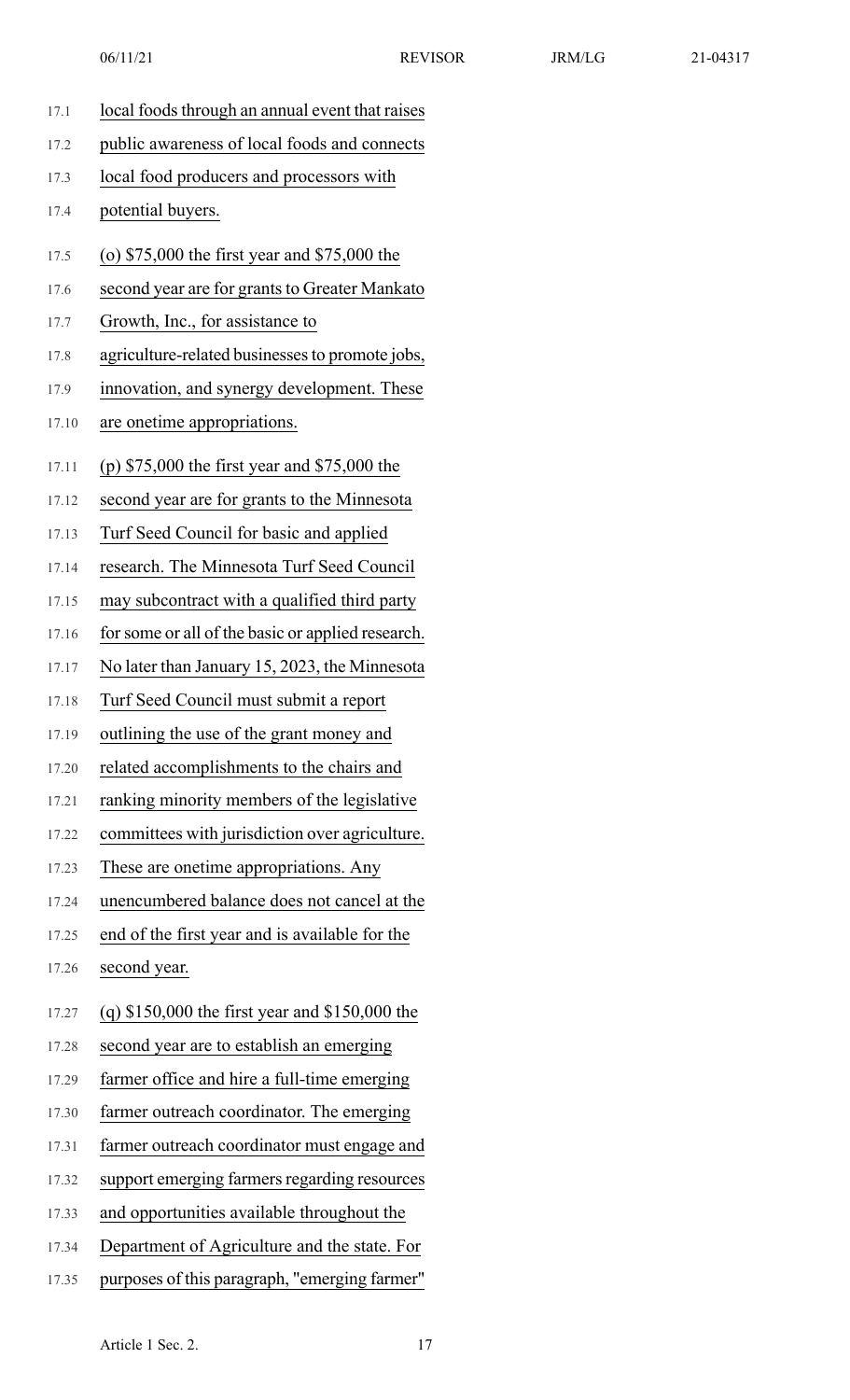|                | 06/11/21                                                      | <b>REVISOR</b>           | <b>JRM/LG</b> | 21-04317  |
|----------------|---------------------------------------------------------------|--------------------------|---------------|-----------|
| 18.1           | has the meaning provided in Minnesota                         |                          |               |           |
| 18.2           | Statutes, section 17.055, subdivision 1. Of the               |                          |               |           |
| 18.3           | amount appropriated each year, \$25,000 is for                |                          |               |           |
| 18.4           | translation services for farmers and cottage                  |                          |               |           |
| 18.5           | food producers.                                               |                          |               |           |
| 18.6           | (r) $$222,000$ the first year and $$286,000$ the              |                          |               |           |
| 18.7           | second year are to maintain the current level                 |                          |               |           |
| 18.8           | of service delivery.                                          |                          |               |           |
| 18.9           | Sec. 3. BOARD OF ANIMAL HEALTH                                | $\overline{\mathbf{S}}$  | 5,980,000 \$  | 6,081,000 |
| 18.10          | (a) $$200,000$ the first year and $$200,000$ the              |                          |               |           |
| 18.11          | second year are for agricultural emergency                    |                          |               |           |
| 18.12          | preparedness and response.                                    |                          |               |           |
| 18.13          | (b) \$103,000 the first year and \$204,000 the                |                          |               |           |
| 18.14          | second year are to maintain the current level                 |                          |               |           |
| 18.15          | of service delivery.                                          |                          |               |           |
| 18.16<br>18.17 | Sec. 4. AGRICULTURAL UTILIZATION<br><b>RESEARCH INSTITUTE</b> | $\underline{\mathbb{S}}$ | 4,543,000 \$  | 4,043,000 |
| 18.18          | (a) $$150,000$ the first year and $$150,000$ the              |                          |               |           |
| 18.19          | second year are for a meat scientist.                         |                          |               |           |
| 18.20          | (b) $$500,000$ the first year is for grants to                |                          |               |           |
| 18.21          | organizations to acquire, host, and operate a                 |                          |               |           |
| 18.22          | mobile slaughter unit. The mobile unit must                   |                          |               |           |
| 18.23          | coordinate with Minnesota state two-year                      |                          |               |           |
| 18.24          | colleges that have meat cutting programs to                   |                          |               |           |
| 18.25          | accommodate training as it relates to animal                  |                          |               |           |
| 18.26          | slaughter. The mobile unit may coordinate                     |                          |               |           |
| 18.27          | with livestock producers who desire to provide                |                          |               |           |
| 18.28          | value-added meat products by utilizing the                    |                          |               |           |
| 18.29          | mobile slaughter unit. The mobile unit may                    |                          |               |           |
| 18.30          | be used for research, training outside of the                 |                          |               |           |
| 18.31          | two-year colleges, and other activities that                  |                          |               |           |
| 18.32          | align with industry needs. The Agricultural                   |                          |               |           |
| 18.33          | Utilization Research Institute may only award                 |                          |               |           |
| 18.34          | a grant under this paragraph if the grant                     |                          |               |           |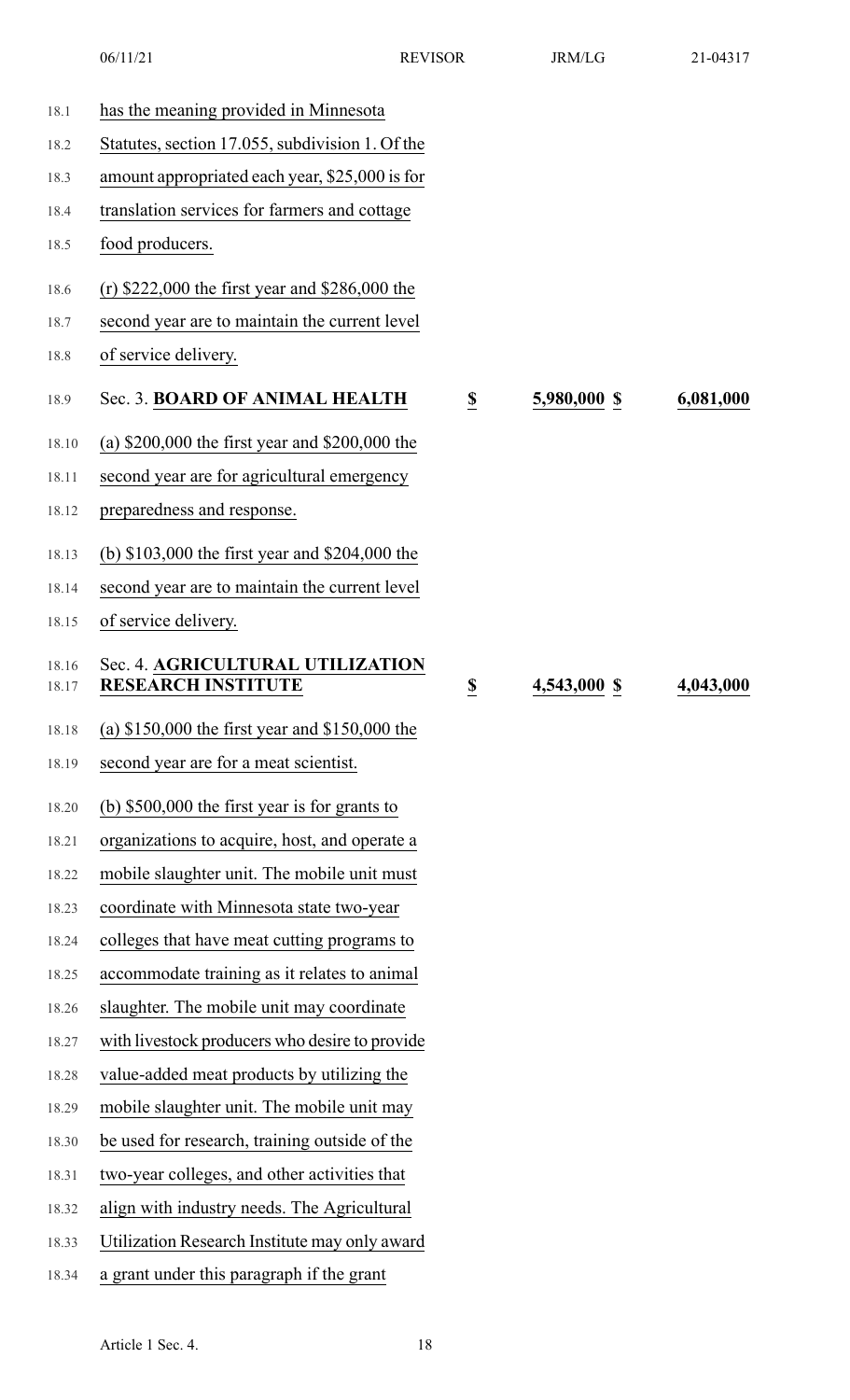| 19.1  | amount is matched by a like amount from                                                                                                                                                                                                             |
|-------|-----------------------------------------------------------------------------------------------------------------------------------------------------------------------------------------------------------------------------------------------------|
| 19.2  | another funding source. The Agricultural                                                                                                                                                                                                            |
| 19.3  | Utilization Research Institute must seek                                                                                                                                                                                                            |
| 19.4  | matching dollars from Minnesota State                                                                                                                                                                                                               |
| 19.5  | Colleges and Universities or other entities for                                                                                                                                                                                                     |
| 19.6  | purposes of this paragraph. The appropriation                                                                                                                                                                                                       |
| 19.7  | under this paragraph is onetime and is                                                                                                                                                                                                              |
| 19.8  | available until June 30, 2024. Any money                                                                                                                                                                                                            |
| 19.9  | remaining on June 30, 2024, must be                                                                                                                                                                                                                 |
| 19.10 | transferred to the commissioner of agriculture                                                                                                                                                                                                      |
| 19.11 | for the agricultural growth, research, and                                                                                                                                                                                                          |
| 19.12 | innovation program under Minnesota Statutes,                                                                                                                                                                                                        |
| 19.13 | section 41A.12, and is available until June 30,                                                                                                                                                                                                     |
| 19.14 | 2025. By January 15, 2023, the institute must                                                                                                                                                                                                       |
| 19.15 | report to the chairs and ranking minority                                                                                                                                                                                                           |
| 19.16 | members of the legislative committees with                                                                                                                                                                                                          |
|       | $\mathbf{r} = \mathbf{r} + \mathbf{r} + \mathbf{r}$ , and the contract of the contract of the contract of the contract of the contract of the contract of the contract of the contract of the contract of the contract of the contract of the contr |

19.17 jurisdiction over agriculture regarding the

19.18 status of the project, including the status of

19.19 the use of any state or matching dollars to

19.20 complete the project.

19.21 Sec. 5. Minnesota Statutes 2020, section 17.055, is amended by adding a subdivision to 19.22 read:

19.23 Subd. 1a. **Emerging farmer account.** An emerging farmer account is established in the 19.24 agricultural fund. The account consists of money appropriated by law and any other money 19.25 donated, allotted, transferred, or otherwise provided to the account. Money in the account, 19.26 including interest, is appropriated to the commissioner for the purposes of this section and 19.27 must be used to further the objectives of the emerging farmer working group.

## 19.28 Sec. 6. **[32D.30] DAIRY DEVELOPMENT AND PROFITABILITY** 19.29 **ENHANCEMENT.**

## 19.30 Subdivision 1. **Program.** The commissioner must implement a dairy development and 19.31 profitability enhancement program consisting of dairy profitability enhancement teams and 19.32 dairy business planning grants.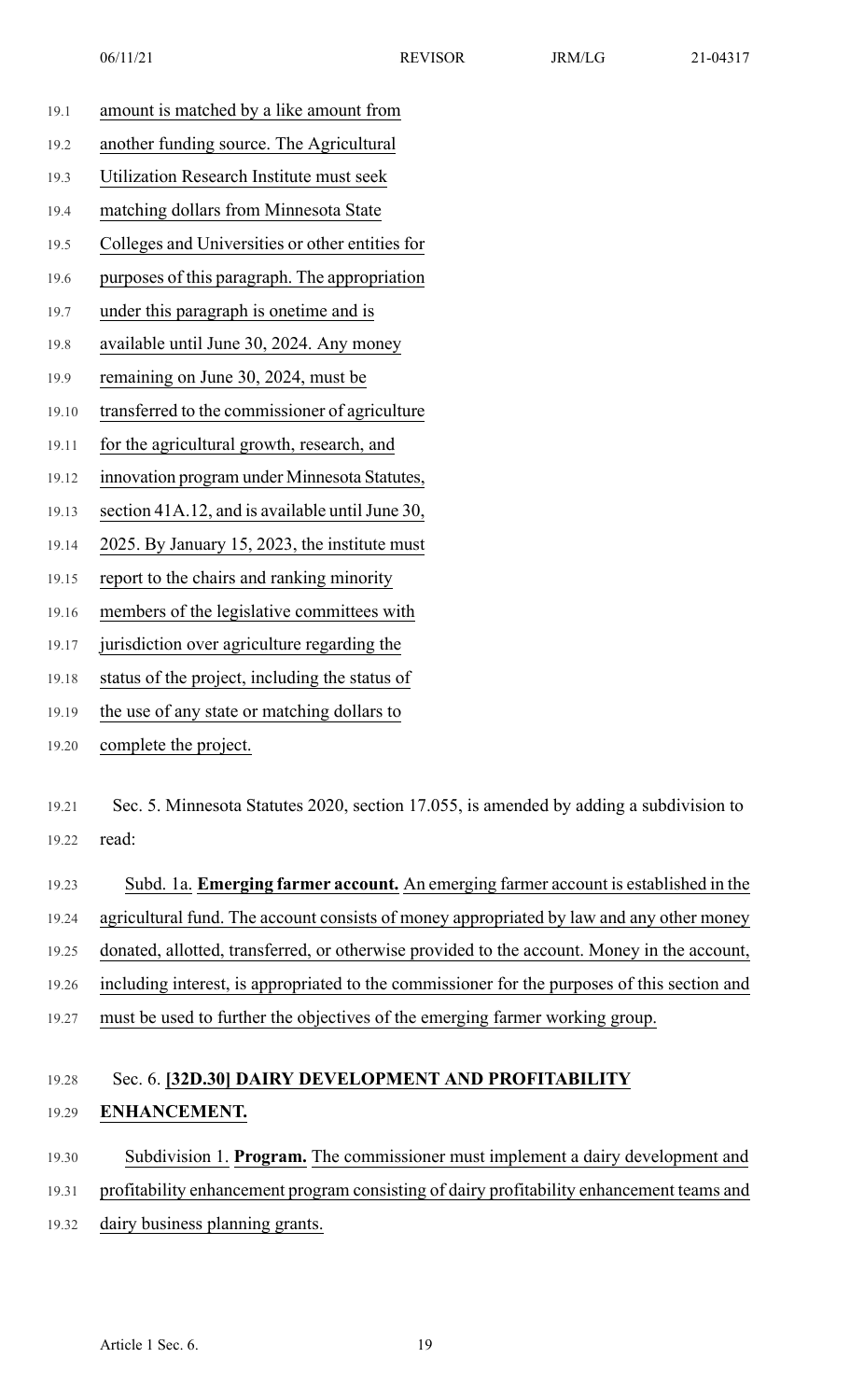20.1 Subd. 2. **Dairy profitability enhancement teams.** (a) Dairy profitability enhancement 20.2 teams must provide one-on-one information and technical assistance to dairy farms of all 20.3 sizes to enhance their financial success and long-term sustainability. Teams must assist 20.4 dairy producers in all dairy producing regions of the state and may consist of farm business 20.5 management instructors, dairy extension specialists, and other dairy industry partners. Teams 20.6 may engage in activities including comprehensive financial analysis, risk management 20.7 education, enhanced milk marketing tools and technologies, and facilitating or improving 20.8 production systems including rotational grazing and other sustainable agriculture methods. 20.9 (b) The commissioner must make grants to regional or statewide organizations qualified 20.10 to manage the various components of the teams. Each regional or statewide organization 20.11 must designate a coordinator responsible for overseeing the program and submitting periodic 20.12 reports to the commissioner regarding aggregate changes in producer financial stability, 20.13 productivity, product quality, animal health, environmental protection, and other performance 20.14 measures attributable to the program. The organizations must submit this information in a 20.15 format that maintains the confidentiality of individual dairy producers. 20.16 Subd. 3. **Dairy business planning grants.** The commissioner may award dairy business 20.17 planning grants of up to \$5,000 per producer to develop comprehensive business plans. 20.18 Producers must not use dairy business planning grants for capital improvements. 20.19 Subd. 4. **Funding allocation.** Except asspecified in law, the commissioner may allocate 20.20 dairy development and profitability enhancement program dollars among the permissible 20.21 uses specified in this section, including efforts to improve the quality of milk produced in 20.22 the state, in the proportions that the commissioner deems most beneficial to the state's dairy 20.23 farmers. 20.24 Subd. 5. **Reporting.** No later than July 1 each year, the commissioner must submit a 20.25 detailed accomplishment report and work plan detailing future plans for, and the actual and 20.26 anticipated accomplishments from, expenditures under this section to the chairs and ranking 20.27 minority members of the legislative committees and divisions with jurisdiction over 20.28 agriculture policy and finance. If the commissionersignificantly modifies a submitted work 20.29 plan during the fiscal year, the commissioner must notify the chairs and ranking minority 20.30 members. 20.31 Sec. 7. **CANCELLATIONS.**

20.32 (a) \$916,553 of the fiscal year 2021 general fund appropriation for protection services

- 20.33 under Laws 2019, First Special Session chapter 1, article 1, section 2, subdivision 2, is
- 20.34 canceled.